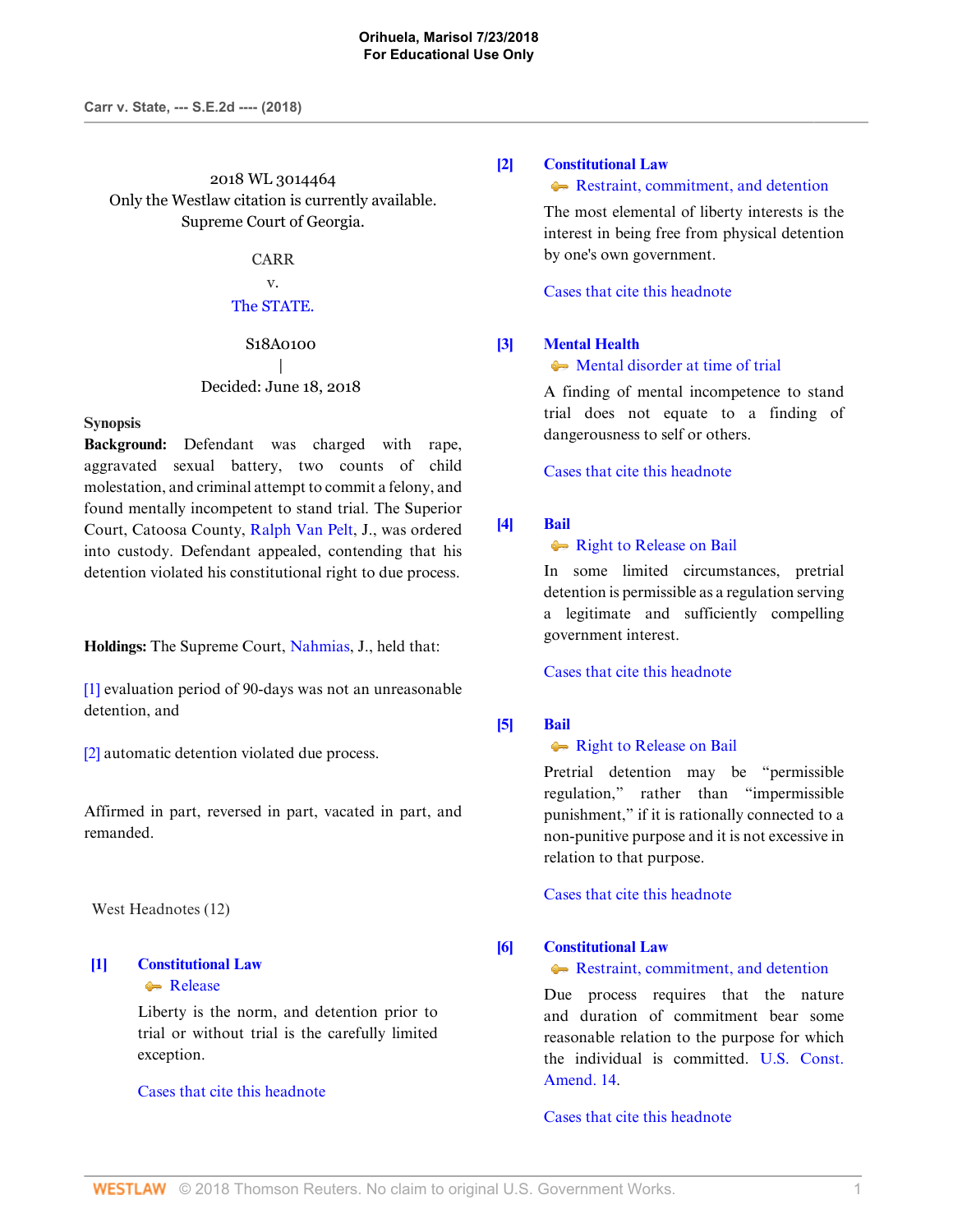# <span id="page-1-2"></span>**[\[7\]](#page-5-6) [Bail](http://www.westlaw.com/Browse/Home/KeyNumber/49/View.html?docGuid=Ie8e30330731111e8a018fb92467ccf77&originationContext=document&vr=3.0&rs=cblt1.0&transitionType=DocumentItem&contextData=(sc.Keycite))**

# • [Right to Release on Bail](http://www.westlaw.com/Browse/Home/KeyNumber/49k41/View.html?docGuid=Ie8e30330731111e8a018fb92467ccf77&originationContext=document&vr=3.0&rs=cblt1.0&transitionType=DocumentItem&contextData=(sc.Keycite))

For defendants who are detained pretrial, a court must determine whether there is a reasonable relation between the government purpose for the detention and both the duration and the nature of the commitment depriving them of their liberty.

# [Cases that cite this headnote](http://www.westlaw.com/Link/RelatedInformation/DocHeadnoteLink?docGuid=Ie8e30330731111e8a018fb92467ccf77&headnoteId=204475867300720180627141324&originationContext=document&vr=3.0&rs=cblt1.0&transitionType=CitingReferences&contextData=(sc.Keycite))

## <span id="page-1-0"></span>**[\[8\]](#page-6-0) [Constitutional Law](http://www.westlaw.com/Browse/Home/KeyNumber/92/View.html?docGuid=Ie8e30330731111e8a018fb92467ccf77&originationContext=document&vr=3.0&rs=cblt1.0&transitionType=DocumentItem&contextData=(sc.Keycite))**

• [Commitment pending competency](http://www.westlaw.com/Browse/Home/KeyNumber/92k4784/View.html?docGuid=Ie8e30330731111e8a018fb92467ccf77&originationContext=document&vr=3.0&rs=cblt1.0&transitionType=DocumentItem&contextData=(sc.Keycite)) [determination](http://www.westlaw.com/Browse/Home/KeyNumber/92k4784/View.html?docGuid=Ie8e30330731111e8a018fb92467ccf77&originationContext=document&vr=3.0&rs=cblt1.0&transitionType=DocumentItem&contextData=(sc.Keycite))

#### **[Mental Health](http://www.westlaw.com/Browse/Home/KeyNumber/257A/View.html?docGuid=Ie8e30330731111e8a018fb92467ccf77&originationContext=document&vr=3.0&rs=cblt1.0&transitionType=DocumentItem&contextData=(sc.Keycite))**

# $\rightarrow$  [Duration of confinement](http://www.westlaw.com/Browse/Home/KeyNumber/257Ak437/View.html?docGuid=Ie8e30330731111e8a018fb92467ccf77&originationContext=document&vr=3.0&rs=cblt1.0&transitionType=DocumentItem&contextData=(sc.Keycite))

Maximum evaluation period of 90-days was not an unreasonable detention so as to violate due process rights of defendant charged with rape and other crimes; defendant initiated his appeal only days after being ordered detained for evaluation, so he could not show that the duration of his actual confinement was unreasonable, and court's order required that Department of Behavioral Health and Developmental Disabilities evaluate defendant within 90 days of the date of the order, and thus the order prevented any time that might pass between the entry of the order and the sheriff's delivery of defendant to Department from extending the 90-day period that was facially reasonable. [U.S. Const. Amend. 14;](http://www.westlaw.com/Link/Document/FullText?findType=L&pubNum=1000583&cite=USCOAMENDXIV&originatingDoc=Ie8e30330731111e8a018fb92467ccf77&refType=LQ&originationContext=document&vr=3.0&rs=cblt1.0&transitionType=DocumentItem&contextData=(sc.Keycite)) [Ga. Code Ann. §](http://www.westlaw.com/Link/Document/FullText?findType=L&pubNum=1000468&cite=GAST17-7-130&originatingDoc=Ie8e30330731111e8a018fb92467ccf77&refType=SP&originationContext=document&vr=3.0&rs=cblt1.0&transitionType=DocumentItem&contextData=(sc.Keycite)#co_pp_4b24000003ba5)  $17 - 7 - 130(c)$ .

[Cases that cite this headnote](http://www.westlaw.com/Link/RelatedInformation/DocHeadnoteLink?docGuid=Ie8e30330731111e8a018fb92467ccf77&headnoteId=204475867301020180627141324&originationContext=document&vr=3.0&rs=cblt1.0&transitionType=CitingReferences&contextData=(sc.Keycite))

## <span id="page-1-3"></span>**[\[9\]](#page-7-0) [Constitutional Law](http://www.westlaw.com/Browse/Home/KeyNumber/92/View.html?docGuid=Ie8e30330731111e8a018fb92467ccf77&originationContext=document&vr=3.0&rs=cblt1.0&transitionType=DocumentItem&contextData=(sc.Keycite))**

## **[Facial challenges](http://www.westlaw.com/Browse/Home/KeyNumber/92k991/View.html?docGuid=Ie8e30330731111e8a018fb92467ccf77&originationContext=document&vr=3.0&rs=cblt1.0&transitionType=DocumentItem&contextData=(sc.Keycite))**

A statute should not be deemed facially invalid unless it is not readily subject to a narrowing construction, as every reasonable construction must be resorted to, in order to save a statute from unconstitutionality.

# [Cases that cite this headnote](http://www.westlaw.com/Link/RelatedInformation/DocHeadnoteLink?docGuid=Ie8e30330731111e8a018fb92467ccf77&headnoteId=204475867300820180627141324&originationContext=document&vr=3.0&rs=cblt1.0&transitionType=CitingReferences&contextData=(sc.Keycite))

# <span id="page-1-1"></span>**[\[10\]](#page-8-0) [Constitutional Law](http://www.westlaw.com/Browse/Home/KeyNumber/92/View.html?docGuid=Ie8e30330731111e8a018fb92467ccf77&originationContext=document&vr=3.0&rs=cblt1.0&transitionType=DocumentItem&contextData=(sc.Keycite))**

**[Commitment pending competency](http://www.westlaw.com/Browse/Home/KeyNumber/92k4784/View.html?docGuid=Ie8e30330731111e8a018fb92467ccf77&originationContext=document&vr=3.0&rs=cblt1.0&transitionType=DocumentItem&contextData=(sc.Keycite))** [determination](http://www.westlaw.com/Browse/Home/KeyNumber/92k4784/View.html?docGuid=Ie8e30330731111e8a018fb92467ccf77&originationContext=document&vr=3.0&rs=cblt1.0&transitionType=DocumentItem&contextData=(sc.Keycite))

## **[Mental Health](http://www.westlaw.com/Browse/Home/KeyNumber/257A/View.html?docGuid=Ie8e30330731111e8a018fb92467ccf77&originationContext=document&vr=3.0&rs=cblt1.0&transitionType=DocumentItem&contextData=(sc.Keycite))**

## **[Custody and Confinement](http://www.westlaw.com/Browse/Home/KeyNumber/257Ak436/View.html?docGuid=Ie8e30330731111e8a018fb92467ccf77&originationContext=document&vr=3.0&rs=cblt1.0&transitionType=DocumentItem&contextData=(sc.Keycite))**

Automatic detention for a mental health evaluation was not reasonably related to government's purpose of accurately evaluating defendant's potential to attain competency, and thus violated due process for defendant charged with rape and other crimes; confinement at a Department of Behavioral Health and Developmental Disabilities facility was not required for the accurate evaluation State sought to obtain, and without a showing by State and a finding by court that the proposed examination of defendant in a confined setting had a realistic possibility of altering the status quo, defendant's commitment served no legitimate purpose at all, and did not justify the deprivation of defendant's liberty. [U.S. Const.](http://www.westlaw.com/Link/Document/FullText?findType=L&pubNum=1000583&cite=USCOAMENDXIV&originatingDoc=Ie8e30330731111e8a018fb92467ccf77&refType=LQ&originationContext=document&vr=3.0&rs=cblt1.0&transitionType=DocumentItem&contextData=(sc.Keycite)) [Amend. 14](http://www.westlaw.com/Link/Document/FullText?findType=L&pubNum=1000583&cite=USCOAMENDXIV&originatingDoc=Ie8e30330731111e8a018fb92467ccf77&refType=LQ&originationContext=document&vr=3.0&rs=cblt1.0&transitionType=DocumentItem&contextData=(sc.Keycite)).; [Ga. Code Ann. § 17-7-130\(c\).](http://www.westlaw.com/Link/Document/FullText?findType=L&pubNum=1000468&cite=GAST17-7-130&originatingDoc=Ie8e30330731111e8a018fb92467ccf77&refType=SP&originationContext=document&vr=3.0&rs=cblt1.0&transitionType=DocumentItem&contextData=(sc.Keycite)#co_pp_4b24000003ba5)

[1 Cases that cite this headnote](http://www.westlaw.com/Link/RelatedInformation/DocHeadnoteLink?docGuid=Ie8e30330731111e8a018fb92467ccf77&headnoteId=204475867301220180627141324&originationContext=document&vr=3.0&rs=cblt1.0&transitionType=CitingReferences&contextData=(sc.Keycite))

# <span id="page-1-4"></span>**[\[11\]](#page-8-1) [Constitutional Law](http://www.westlaw.com/Browse/Home/KeyNumber/92/View.html?docGuid=Ie8e30330731111e8a018fb92467ccf77&originationContext=document&vr=3.0&rs=cblt1.0&transitionType=DocumentItem&contextData=(sc.Keycite))**

# • [Commitment pending competency](http://www.westlaw.com/Browse/Home/KeyNumber/92k4784/View.html?docGuid=Ie8e30330731111e8a018fb92467ccf77&originationContext=document&vr=3.0&rs=cblt1.0&transitionType=DocumentItem&contextData=(sc.Keycite)) [determination](http://www.westlaw.com/Browse/Home/KeyNumber/92k4784/View.html?docGuid=Ie8e30330731111e8a018fb92467ccf77&originationContext=document&vr=3.0&rs=cblt1.0&transitionType=DocumentItem&contextData=(sc.Keycite))

No matter how short the duration of the detention, if the nature of the confinement is not reasonably related to the government's purpose of accurately evaluating the individual defendant's potential to attain competency, the detention violates due process [U.S. Const. Amend. 14](http://www.westlaw.com/Link/Document/FullText?findType=L&pubNum=1000583&cite=USCOAMENDXIV&originatingDoc=Ie8e30330731111e8a018fb92467ccf77&refType=LQ&originationContext=document&vr=3.0&rs=cblt1.0&transitionType=DocumentItem&contextData=(sc.Keycite)).

[1 Cases that cite this headnote](http://www.westlaw.com/Link/RelatedInformation/DocHeadnoteLink?docGuid=Ie8e30330731111e8a018fb92467ccf77&headnoteId=204475867300920180627141324&originationContext=document&vr=3.0&rs=cblt1.0&transitionType=CitingReferences&contextData=(sc.Keycite))

#### <span id="page-1-5"></span>**[\[12\]](#page-10-0) [Constitutional Law](http://www.westlaw.com/Browse/Home/KeyNumber/92/View.html?docGuid=Ie8e30330731111e8a018fb92467ccf77&originationContext=document&vr=3.0&rs=cblt1.0&transitionType=DocumentItem&contextData=(sc.Keycite))**

• [Commitment pending competency](http://www.westlaw.com/Browse/Home/KeyNumber/92k4784/View.html?docGuid=Ie8e30330731111e8a018fb92467ccf77&originationContext=document&vr=3.0&rs=cblt1.0&transitionType=DocumentItem&contextData=(sc.Keycite)) [determination](http://www.westlaw.com/Browse/Home/KeyNumber/92k4784/View.html?docGuid=Ie8e30330731111e8a018fb92467ccf77&originationContext=document&vr=3.0&rs=cblt1.0&transitionType=DocumentItem&contextData=(sc.Keycite))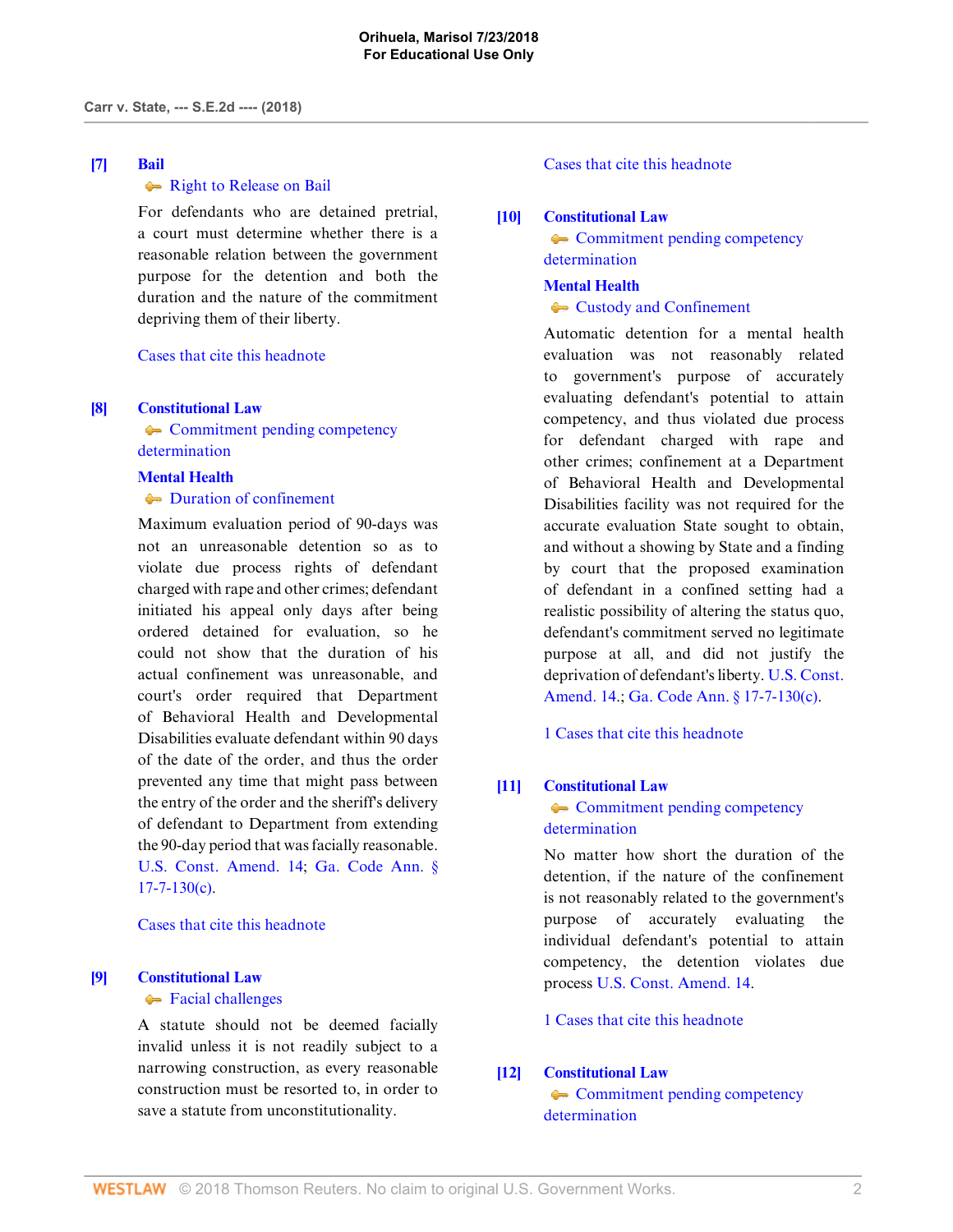#### **[Mental Health](http://www.westlaw.com/Browse/Home/KeyNumber/257A/View.html?docGuid=Ie8e30330731111e8a018fb92467ccf77&originationContext=document&vr=3.0&rs=cblt1.0&transitionType=DocumentItem&contextData=(sc.Keycite))**

# **[Custody and Confinement](http://www.westlaw.com/Browse/Home/KeyNumber/257Ak436/View.html?docGuid=Ie8e30330731111e8a018fb92467ccf77&originationContext=document&vr=3.0&rs=cblt1.0&transitionType=DocumentItem&contextData=(sc.Keycite))**

Because the nature of automatic commitment for all defendants does not bear a reasonable relation to the State's purpose of accurately determining the restorability of individual defendants' competence to stand trial, that aspect of statute governing custody of defendants found to be mentally incompetent to stand trial violates due process when applied to defendants who have been deprived of their liberty based solely on the statutory provision. [U.S. Const. Amend. 14](http://www.westlaw.com/Link/Document/FullText?findType=L&pubNum=1000583&cite=USCOAMENDXIV&originatingDoc=Ie8e30330731111e8a018fb92467ccf77&refType=LQ&originationContext=document&vr=3.0&rs=cblt1.0&transitionType=DocumentItem&contextData=(sc.Keycite)); [Ga. Code](http://www.westlaw.com/Link/Document/FullText?findType=L&pubNum=1000468&cite=GAST17-7-130&originatingDoc=Ie8e30330731111e8a018fb92467ccf77&refType=SP&originationContext=document&vr=3.0&rs=cblt1.0&transitionType=DocumentItem&contextData=(sc.Keycite)#co_pp_4b24000003ba5) [Ann. § 17-7-130\(c\).](http://www.westlaw.com/Link/Document/FullText?findType=L&pubNum=1000468&cite=GAST17-7-130&originatingDoc=Ie8e30330731111e8a018fb92467ccf77&refType=SP&originationContext=document&vr=3.0&rs=cblt1.0&transitionType=DocumentItem&contextData=(sc.Keycite)#co_pp_4b24000003ba5)

[1 Cases that cite this headnote](http://www.westlaw.com/Link/RelatedInformation/DocHeadnoteLink?docGuid=Ie8e30330731111e8a018fb92467ccf77&headnoteId=204475867301120180627141324&originationContext=document&vr=3.0&rs=cblt1.0&transitionType=CitingReferences&contextData=(sc.Keycite))

#### **West Codenotes**

# **Unconstitutional as Applied** [Ga. Code Ann. § 17-7-130\(c\)](http://www.westlaw.com/Link/Document/FullText?findType=L&pubNum=1000468&cite=GAST17-7-130&originatingDoc=Ie8e30330731111e8a018fb92467ccf77&refType=SP&originationContext=document&vr=3.0&rs=cblt1.0&transitionType=DocumentItem&contextData=(sc.Keycite)#co_pp_4b24000003ba5)

## Catoosa County, Superior, [Ralph Van Pelt](http://www.westlaw.com/Link/Document/FullText?findType=h&pubNum=176284&cite=0227003701&originatingDoc=Ie8e30330731111e8a018fb92467ccf77&refType=RQ&originationContext=document&vr=3.0&rs=cblt1.0&transitionType=DocumentItem&contextData=(sc.Keycite))

## **Attorneys and Law Firms**

Amber Lee Connell, LOOKOUT MOUNTAIN JUDICIAL CIRCUIT PUBLIC DEFENDER, Ringgold, Georgia, [David James Dunn, Jr.](http://www.westlaw.com/Link/Document/FullText?findType=h&pubNum=176284&cite=0171042601&originatingDoc=Ie8e30330731111e8a018fb92467ccf77&refType=RQ&originationContext=document&vr=3.0&rs=cblt1.0&transitionType=DocumentItem&contextData=(sc.Keycite)), LOOKOUT MOUNTAIN JUDICIAL CIRCUIT PUBLIC DEFENDER, LaFayette, Georgia, for Appellant.

[Herbert E. Franklin, Jr.,](http://www.westlaw.com/Link/Document/FullText?findType=h&pubNum=176284&cite=0129704801&originatingDoc=Ie8e30330731111e8a018fb92467ccf77&refType=RQ&originationContext=document&vr=3.0&rs=cblt1.0&transitionType=DocumentItem&contextData=(sc.Keycite)) District Attorney, LOOKOUT MOUNTAIN JUDICIAL CIRCUIT DISTRICT ATTORNEY'S OFFICE, LaFayette, Georgia, Clayton McLean Fuller, A.D.A., LOOKOUT MOUNTAIN JUDICIAL CIRCUIT DISTRICT ATTORNEY'S OFFICE, Ringgold, Georgia, for Appellee.

[Christopher M. Carr,](http://www.westlaw.com/Link/Document/FullText?findType=h&pubNum=176284&cite=0503378199&originatingDoc=Ie8e30330731111e8a018fb92467ccf77&refType=RQ&originationContext=document&vr=3.0&rs=cblt1.0&transitionType=DocumentItem&contextData=(sc.Keycite)) Attorney General, [Sarah Hawkins](http://www.westlaw.com/Link/Document/FullText?findType=h&pubNum=176284&cite=0427010601&originatingDoc=Ie8e30330731111e8a018fb92467ccf77&refType=RQ&originationContext=document&vr=3.0&rs=cblt1.0&transitionType=DocumentItem&contextData=(sc.Keycite)) [Warren](http://www.westlaw.com/Link/Document/FullText?findType=h&pubNum=176284&cite=0427010601&originatingDoc=Ie8e30330731111e8a018fb92467ccf77&refType=RQ&originationContext=document&vr=3.0&rs=cblt1.0&transitionType=DocumentItem&contextData=(sc.Keycite)), Solicitor-General, [Ross Warren Bergethon](http://www.westlaw.com/Link/Document/FullText?findType=h&pubNum=176284&cite=0360281201&originatingDoc=Ie8e30330731111e8a018fb92467ccf77&refType=RQ&originationContext=document&vr=3.0&rs=cblt1.0&transitionType=DocumentItem&contextData=(sc.Keycite)), Deputy Solicitor-General, Patricia B. Attaway Burton, Deputy Attorney General, [Paula Khristian Smith](http://www.westlaw.com/Link/Document/FullText?findType=h&pubNum=176284&cite=0226818701&originatingDoc=Ie8e30330731111e8a018fb92467ccf77&refType=RQ&originationContext=document&vr=3.0&rs=cblt1.0&transitionType=DocumentItem&contextData=(sc.Keycite)), Senior Assistant Attorney General, DEPARTMENT OF LAW, Atlanta, Georgia, for Amicus Appellee.

#### **Opinion**

## [NAHMIAS](http://www.westlaw.com/Link/Document/FullText?findType=h&pubNum=176284&cite=0245833301&originatingDoc=Ie8e30330731111e8a018fb92467ccf77&refType=RQ&originationContext=document&vr=3.0&rs=cblt1.0&transitionType=DocumentItem&contextData=(sc.Keycite)), Justice.

**\*1** On May 31, 2017, the trial court in this case ordered the sheriff to take Ricky Lee Carr into custody solely because Carr had been charged with committing violent crimes and found mentally incompetent to stand trial. The court directed that Carr be transferred to and held by the Georgia Department of Behavioral Health and Developmental Disabilities for evaluation within 90 days as to whether there is a substantial probability that he will attain competency in the foreseeable future. In this appeal, Carr contends that this detention by the State violates his constitutional right to due process.

Carr's due process challenge to the statute that required his detention—[OCGA § 17-7-130 \(c\)](http://www.westlaw.com/Link/Document/FullText?findType=L&pubNum=1000468&cite=GAST17-7-130&originatingDoc=Ie8e30330731111e8a018fb92467ccf77&refType=SP&originationContext=document&vr=3.0&rs=cblt1.0&transitionType=DocumentItem&contextData=(sc.Keycite)#co_pp_4b24000003ba5)—can be divided into two parts. He argues first that the duration of the confinement allowed by the statute—which, he asserts, could be indefinite—is unconstitutional. We agree that indefinite or even unreasonably extended detention under [§ 17-7-130 \(c\)](http://www.westlaw.com/Link/Document/FullText?findType=L&pubNum=1000468&cite=GAST17-7-130&originatingDoc=Ie8e30330731111e8a018fb92467ccf77&refType=SP&originationContext=document&vr=3.0&rs=cblt1.0&transitionType=DocumentItem&contextData=(sc.Keycite)#co_pp_4b24000003ba5) would be unconstitutional, but we do not agree that the statute permits such extended detention. Instead, to avoid that constitutional concern, we construe [§ 17-7-130 \(c\)](http://www.westlaw.com/Link/Document/FullText?findType=L&pubNum=1000468&cite=GAST17-7-130&originatingDoc=Ie8e30330731111e8a018fb92467ccf77&refType=SP&originationContext=document&vr=3.0&rs=cblt1.0&transitionType=DocumentItem&contextData=(sc.Keycite)#co_pp_4b24000003ba5) as limiting the detention it authorizes to the reasonable time needed to fulfill its purpose. And because Carr initiated this appeal shortly after he was ordered to be detained, he has not as of yet shown on the record that the duration of his confinement is unreasonable.

Carr also argues that the mandatory nature of his confinement based on  $\S$  17-7-130 (c) is not reasonably related to the State's legitimate and important purpose of accurately determining whether a defendant can be restored to competency to be tried. Carr says this is so because the statute requires that *all* defendants found incompetent after being accused of violent crimes, but not those accused of other crimes, be detained for evaluation regardless of the characteristics or circumstances of the particular defendant's mental condition. We agree that such automatic detention without an individualized determination of whether the confinement reasonably advances the government's purpose violates a defendant's right to due process, and we therefore hold that this part of [§ 17-7-130 \(c\)](http://www.westlaw.com/Link/Document/FullText?findType=L&pubNum=1000468&cite=GAST17-7-130&originatingDoc=Ie8e30330731111e8a018fb92467ccf77&refType=SP&originationContext=document&vr=3.0&rs=cblt1.0&transitionType=DocumentItem&contextData=(sc.Keycite)#co_pp_4b24000003ba5) cannot be applied constitutionally to Carr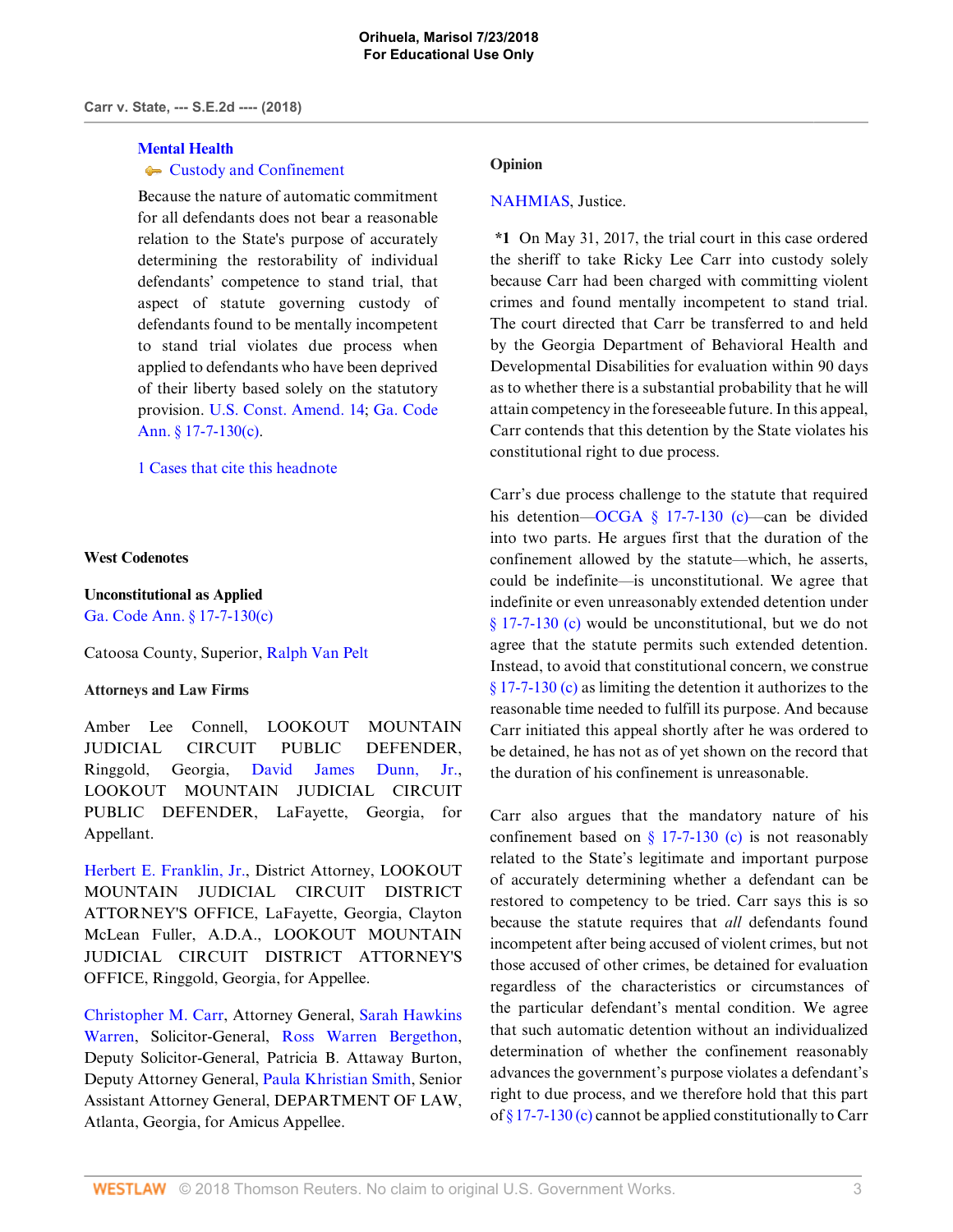or similarly situated defendants who are not already being detained on another, lawful ground.

For these reasons, which are explained in much greater detail below, we reverse the part of the trial court's judgment holding that [OCGA § 17-7-130 \(c\)](http://www.westlaw.com/Link/Document/FullText?findType=L&pubNum=1000468&cite=GAST17-7-130&originatingDoc=Ie8e30330731111e8a018fb92467ccf77&refType=SP&originationContext=document&vr=3.0&rs=cblt1.0&transitionType=DocumentItem&contextData=(sc.Keycite)#co_pp_4b24000003ba5) is constitutional, vacate the part of the judgment ordering Carr to be detained for inpatient evaluation, and remand the case for further proceedings consistent with this opinion.

# 1. *Background*

Ricky Lee Carr was arrested on June 16, 2016; he was released on bond the same day. About five months later, on November 9, 2016, a Catoosa County grand jury returned an indictment charging Carr with rape, aggravated sexual battery, two counts of child molestation, and criminal attempt to commit a felony.<sup>[1](#page-11-0)</sup> On November 29, the trial court signed a consent order for the evaluation of Carr's competency to stand trial. Dr. Sam Perri from the Georgia Department of Behavioral Health and Developmental Disabilities (the "department") evaluated Carr and then filed a report with the trial court on March 9, 2017. Dr. Perri concluded that Carr is not competent to stand trial. He explained that Carr is in the "mild/moderate range of intellectual functioning" and has been diagnosed with [cerebral palsy](http://www.westlaw.com/Link/Document/FullText?entityType=disease&entityId=Ib778706e475411db9765f9243f53508a&originationContext=document&transitionType=DocumentItem&contextData=(sc.Default)&vr=3.0&rs=cblt1.0). Dr. Perri further explained that although Carr seems to understand the charges presented against him, he does not appear to understand the possible consequences if he is found guilty, he does not understand courtroom procedure or the roles of court personnel, and he does not have the cognitive abilities to assist in his defense. Dr. Perri also reported:

> **\*2** In view of Mr. Carr's low intellectual functioning there is a strong probability that he would not be able to be restored to competency. Nevertheless, it is my opinion that there should be an attempt to restore Mr. Carr to competency. If the court adjudicates Mr. Carr as not competent it is recommended that his restoration occur in a community setting rather

than in a psychiatric facility. If this occurs, I have a staff person that will coordinate a restoration to competency program for Mr. Carr. Mr. Carr's mother also stated that she would assist in ensuring that Mr. Carr participates in a restoration program.

<span id="page-3-0"></span>On April 27, 2017, Carr filed a petition to seek the restoration of his competency in a community (outpatient) setting. The petition also raised constitutional challenges to [OCGA § 17-7-130,](http://www.westlaw.com/Link/Document/FullText?findType=L&pubNum=1000468&cite=GAST17-7-130&originatingDoc=Ie8e30330731111e8a018fb92467ccf77&refType=LQ&originationContext=document&vr=3.0&rs=cblt1.0&transitionType=DocumentItem&contextData=(sc.Keycite)) the Georgia statute governing pleas of mental incompetence to stand trial, claiming that insofar as the statute requires him to be placed in custody for attempted competency restoration, it deprives him of due process and of equal protection of the laws in violation of the United States and Georgia Constitutions. The court then held two hearings on Carr's competency. At the first hearing on April 28, the court admitted Dr. Perri's report and found Carr incompetent to stand trial based on the report. The court then announced, "it appears to me that I have to transfer custody to the department." In response, Carr's counsel reiterated his constitutional challenges to [OCGA § 17-7-130](http://www.westlaw.com/Link/Document/FullText?findType=L&pubNum=1000468&cite=GAST17-7-130&originatingDoc=Ie8e30330731111e8a018fb92467ccf77&refType=LQ&originationContext=document&vr=3.0&rs=cblt1.0&transitionType=DocumentItem&contextData=(sc.Keycite)).<sup>[2](#page-11-1)</sup>

<span id="page-3-1"></span>At the second hearing, on May 31, 2017, the trial court began by explaining that Carr had been found incompetent and was not contesting that finding, so the question to be decided was "what we do with the next stage with Mr. Carr." Carr again raised his constitutional challenges to OCGA  $\S$  17-7-130, arguing that because he was out on bond, it would be a violation of his due process and equal protection rights to order him into custody merely because he has been found incompetent to stand trial. The State argued that the statute is constitutional and that Carr's constitutional challenges were untimely because he had not raised them at the first opportunity or with sufficient clarity. Later that day, the trial court issued an order finding that Carr is incompetent to stand trial and holding summarily that his constitutional challenges were timely raised and that [OCGA § 17-7-130](http://www.westlaw.com/Link/Document/FullText?findType=L&pubNum=1000468&cite=GAST17-7-130&originatingDoc=Ie8e30330731111e8a018fb92467ccf77&refType=LQ&originationContext=document&vr=3.0&rs=cblt1.0&transitionType=DocumentItem&contextData=(sc.Keycite)) does not violate constitutional due process or equal protection. The order also directed the sheriff to take custody of Carr and deliver him to the department, which was directed to evaluate and diagnose within 90 days of the order whether there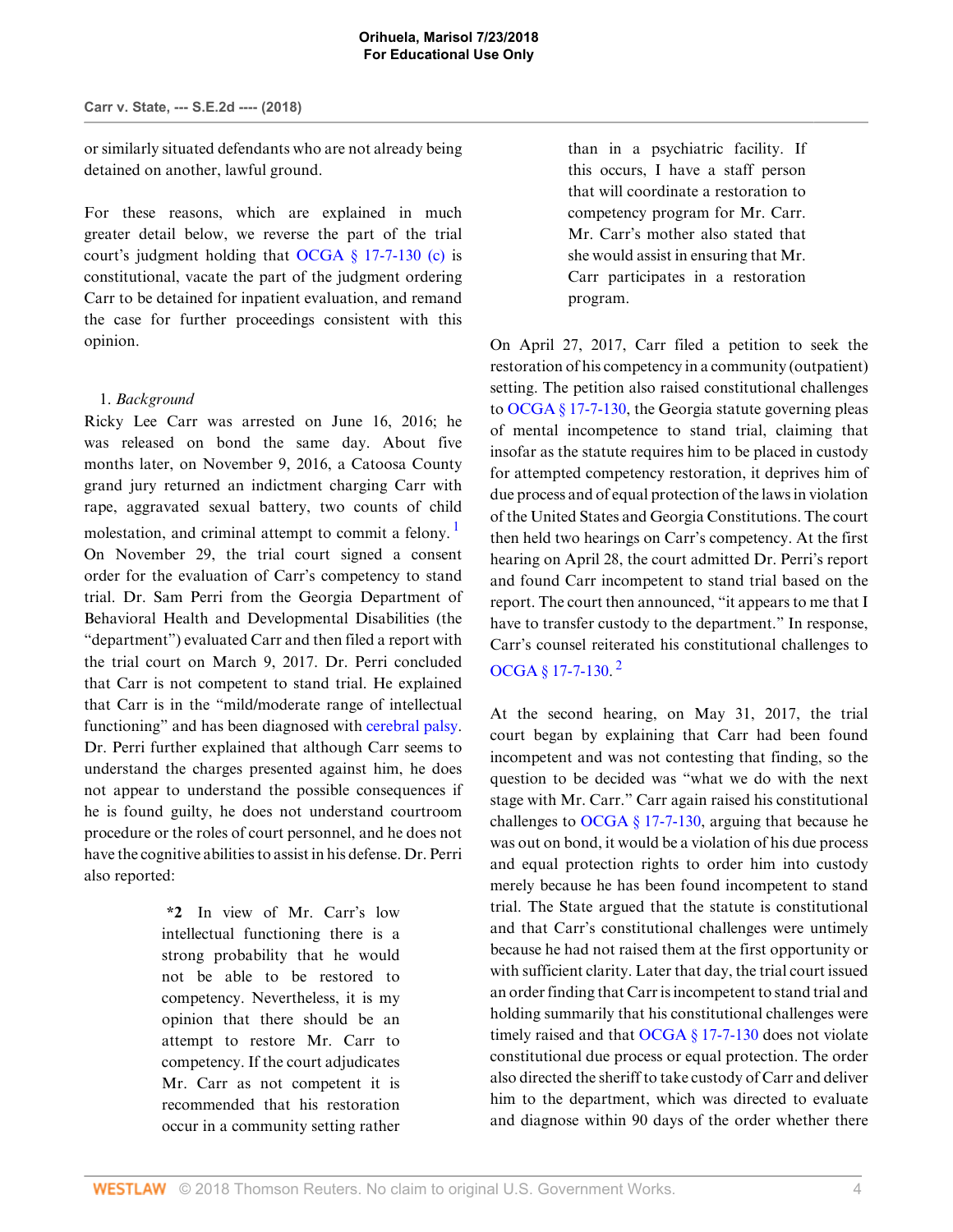is a substantial probability that Carr can attain mental competency to stand trial in the foreseeable future.  $3$ 

<span id="page-4-1"></span>On June 8, 2017, the trial court entered a certificate of immediate review of its order. Carr then filed an application for interlocutory appeal, which this Court granted on August 2.<sup>[4](#page-11-3)</sup> Carr filed a notice of appeal on August 11, and after the case was docketed and briefed, the Court heard oral arguments on December 11. $<sup>5</sup>$  $<sup>5</sup>$  $<sup>5</sup>$ </sup>

2. *The statute* **\*3** Under [OCGA § 17-7-130 \(b\) \(1\),](http://www.westlaw.com/Link/Document/FullText?findType=L&pubNum=1000468&cite=GAST17-7-130&originatingDoc=Ie8e30330731111e8a018fb92467ccf77&refType=SP&originationContext=document&vr=3.0&rs=cblt1.0&transitionType=DocumentItem&contextData=(sc.Keycite)#co_pp_a83b000018c76)

> If an accused files a motion requesting a competency evaluation, the court may order the department to conduct an evaluation by a physician or licensed psychologist to determine the accused's mental competency to stand trial and, if such physician or licensed psychologist determines the accused to be mentally incompetent to stand trial, to make recommendations as to restoring the accused to competency.

The statutory provision in dispute here,  $\S$  17-7-130 (c), then says, in relevant part:

> If the court finds the accused is mentally incompetent to stand trial, the court may order a department physician or licensed psychologist to evaluate and diagnose the accused as to whether there is a substantial probability that the accused will attain mental competency to stand trial in the foreseeable future. The court shall retain jurisdiction over the accused and shall transfer the accused to the physical custody of the department. At its discretion, the court may allow the evaluation to be performed on the accused as an outpatient if the accused is

<span id="page-4-0"></span>charged with a nonviolent offense. Such evaluation shall be performed within 90 days after the department has received actual custody of an accused or, in the case of an outpatient, a court order requiring evaluation of an accused....

<span id="page-4-2"></span>[OCGA § 17-7-130 \(a\) \(7\)](http://www.westlaw.com/Link/Document/FullText?findType=L&pubNum=1000468&cite=GAST17-7-130&originatingDoc=Ie8e30330731111e8a018fb92467ccf77&refType=SP&originationContext=document&vr=3.0&rs=cblt1.0&transitionType=DocumentItem&contextData=(sc.Keycite)#co_pp_8b3b0000958a4) defines "[n]onviolent offense" as "any offense other than a violent offense," and  $\S 17$ -7-130 (a)  $(11)$   $(A)$  defines "[v]iolent offense" to include "(i) A serious violent felony; (ii) A sexual offense; (iii) Criminal attempt to commit a serious violent felony; [and] (iv) Criminal attempt to commit a sexual offense...."<sup>[6](#page-11-5)</sup>

<span id="page-4-3"></span>If the evaluation shows that the defendant is mentally competent to stand trial, "the department shall immediately report that determination" and return the defendant to the court, with the defendant remaining in the custody of the sheriff, the court's detention facility, or the department's secure facility. [OCGA § 17-7-130 \(c\)](http://www.westlaw.com/Link/Document/FullText?findType=L&pubNum=1000468&cite=GAST17-7-130&originatingDoc=Ie8e30330731111e8a018fb92467ccf77&refType=SP&originationContext=document&vr=3.0&rs=cblt1.0&transitionType=DocumentItem&contextData=(sc.Keycite)#co_pp_4b24000003ba5) [\(1\).](http://www.westlaw.com/Link/Document/FullText?findType=L&pubNum=1000468&cite=GAST17-7-130&originatingDoc=Ie8e30330731111e8a018fb92467ccf77&refType=SP&originationContext=document&vr=3.0&rs=cblt1.0&transitionType=DocumentItem&contextData=(sc.Keycite)#co_pp_4b24000003ba5) See also id. (d) (explaining that if the department "determines at any time" that the defendant is competent, he must be returned to the court, with custody maintained in the same way). If the evaluation shows that the defendant is mentally incompetent to stand trial but there is a substantial probability that the defendant will be restored to competency in the foreseeable future, he can continue to be held in the department's custody for up to nine more months to receive treatment. See id. (c) (3). If the evaluation shows that the defendant is unlikely to regain competency in the foreseeable future, within 45 days the court must consider a nolle prosequi of the pending charges and release the defendant or seek his civil commitment and commit or release him based on the outcome of the civil commitment trial. See id. (c)  $(2)$ , (e).

<span id="page-4-4"></span>**\*4** It is clear that the trial court in this case did what the statute mandates: because Carr is charged with violent offenses, once the court found him mentally incompetent to stand trial, the court had no statutory discretion to consider Dr. Perri's recommendation of attempted restoration in an outpatient setting or any other evidence regarding Carr's mental condition, but rather was required to transfer Carr to the physical custody of the department to be detained there for up to 90 days while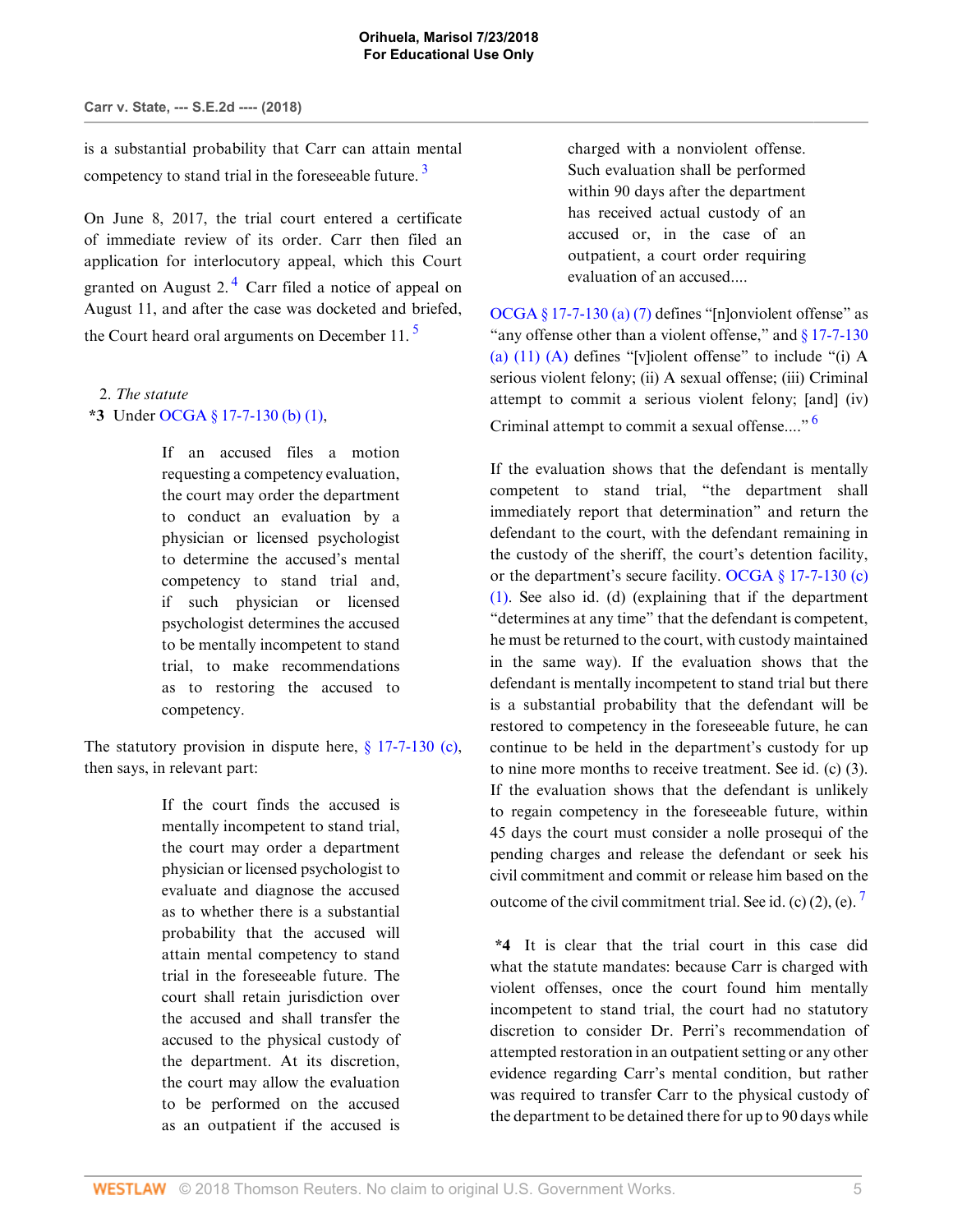he was evaluated. The question we will address is whether that statutorily mandated confinement at a government institution complies with the constitutional requirement of due process. [8](#page-11-7)

# <span id="page-5-7"></span><span id="page-5-1"></span><span id="page-5-0"></span>3. *The Interests of Carr and the State*

**[\[1](#page-0-0)] [\[2](#page-0-1)]** "In our society liberty is the norm, and detention prior to trial or without trial is the carefully limited exception." [United States v. Salerno, 481 U.S. 739,](http://www.westlaw.com/Link/Document/FullText?findType=Y&serNum=1987064904&pubNum=0000708&originatingDoc=Ie8e30330731111e8a018fb92467ccf77&refType=RP&originationContext=document&vr=3.0&rs=cblt1.0&transitionType=DocumentItem&contextData=(sc.Keycite)) [755, 107 S.Ct. 2095, 95 L.Ed.2d 697 \(1987\).](http://www.westlaw.com/Link/Document/FullText?findType=Y&serNum=1987064904&pubNum=0000708&originatingDoc=Ie8e30330731111e8a018fb92467ccf77&refType=RP&originationContext=document&vr=3.0&rs=cblt1.0&transitionType=DocumentItem&contextData=(sc.Keycite)) Indeed, "the most elemental of liberty interests [is] the interest in being free from physical detention by one's own government." [Hamdi v. Rumsfeld, 542 U.S. 507, 529, 124](http://www.westlaw.com/Link/Document/FullText?findType=Y&serNum=2004633622&pubNum=0000708&originatingDoc=Ie8e30330731111e8a018fb92467ccf77&refType=RP&originationContext=document&vr=3.0&rs=cblt1.0&transitionType=DocumentItem&contextData=(sc.Keycite)) [S.Ct. 2633, 159 L.Ed.2d 578 \(2004\)](http://www.westlaw.com/Link/Document/FullText?findType=Y&serNum=2004633622&pubNum=0000708&originatingDoc=Ie8e30330731111e8a018fb92467ccf77&refType=RP&originationContext=document&vr=3.0&rs=cblt1.0&transitionType=DocumentItem&contextData=(sc.Keycite)) (plurality). See also [Foucha v. Louisiana, 504 U.S. 71, 80, 112 S.Ct. 1780,](http://www.westlaw.com/Link/Document/FullText?findType=Y&serNum=1992092153&pubNum=0000708&originatingDoc=Ie8e30330731111e8a018fb92467ccf77&refType=RP&originationContext=document&vr=3.0&rs=cblt1.0&transitionType=DocumentItem&contextData=(sc.Keycite)) [118 L.Ed.2d 437 \(1992\)](http://www.westlaw.com/Link/Document/FullText?findType=Y&serNum=1992092153&pubNum=0000708&originatingDoc=Ie8e30330731111e8a018fb92467ccf77&refType=RP&originationContext=document&vr=3.0&rs=cblt1.0&transitionType=DocumentItem&contextData=(sc.Keycite)) (" 'It is clear that commitment [to a mental institution] for any purpose constitutes a significant deprivation of liberty that requires due process protection.' " (citation omitted) ); [id. at 90, 112 S.Ct. 1780](http://www.westlaw.com/Link/Document/FullText?findType=Y&serNum=1992092153&pubNum=0000708&originatingDoc=Ie8e30330731111e8a018fb92467ccf77&refType=RP&fi=co_pp_sp_708_90&originationContext=document&vr=3.0&rs=cblt1.0&transitionType=DocumentItem&contextData=(sc.Keycite)#co_pp_sp_708_90) (Kennedy, J., dissenting) ("As incarceration of persons is the most common and one of the most feared instruments of state oppression and state indifference, we ought to acknowledge at the outset that freedom from this restraint is essential to the basic definition of liberty in the Fifth and Fourteenth Amendments of the Constitution."); [Hood](http://www.westlaw.com/Link/Document/FullText?findType=Y&serNum=1997066520&pubNum=0000711&originatingDoc=Ie8e30330731111e8a018fb92467ccf77&refType=RP&originationContext=document&vr=3.0&rs=cblt1.0&transitionType=DocumentItem&contextData=(sc.Keycite)) [v. Carsten, 267 Ga. 579, 581, 481 S.E.2d 525 \(1997\)](http://www.westlaw.com/Link/Document/FullText?findType=Y&serNum=1997066520&pubNum=0000711&originatingDoc=Ie8e30330731111e8a018fb92467ccf77&refType=RP&originationContext=document&vr=3.0&rs=cblt1.0&transitionType=DocumentItem&contextData=(sc.Keycite)) (explaining that "[b]ecause a bond revocation involves the deprivation of one's liberty, ... the trial court's decision to revoke bond must comport with at least minimal state and federal due process requirements").

<span id="page-5-2"></span>**[\[3](#page-0-2)]** Before he was found incompetent to stand trial and ordered detained for further evaluation under [OCGA §](http://www.westlaw.com/Link/Document/FullText?findType=L&pubNum=1000468&cite=GAST17-7-130&originatingDoc=Ie8e30330731111e8a018fb92467ccf77&refType=SP&originationContext=document&vr=3.0&rs=cblt1.0&transitionType=DocumentItem&contextData=(sc.Keycite)#co_pp_4b24000003ba5) [17-7-130 \(c\)](http://www.westlaw.com/Link/Document/FullText?findType=L&pubNum=1000468&cite=GAST17-7-130&originatingDoc=Ie8e30330731111e8a018fb92467ccf77&refType=SP&originationContext=document&vr=3.0&rs=cblt1.0&transitionType=DocumentItem&contextData=(sc.Keycite)#co_pp_4b24000003ba5), Carr retained this "strong liberty interest," [Salerno, 481 U.S. at 750, 107 S.Ct. 2095,](http://www.westlaw.com/Link/Document/FullText?findType=Y&serNum=1987064904&pubNum=0000780&originatingDoc=Ie8e30330731111e8a018fb92467ccf77&refType=RP&fi=co_pp_sp_780_750&originationContext=document&vr=3.0&rs=cblt1.0&transitionType=DocumentItem&contextData=(sc.Keycite)#co_pp_sp_780_750) as he was a free man. He had been arrested almost a year earlier, but released on bond the same day. Although accused of crimes defined as "violent offenses" under [§ 17-7-130](http://www.westlaw.com/Link/Document/FullText?findType=L&pubNum=1000468&cite=GAST17-7-130&originatingDoc=Ie8e30330731111e8a018fb92467ccf77&refType=LQ&originationContext=document&vr=3.0&rs=cblt1.0&transitionType=DocumentItem&contextData=(sc.Keycite)), Carr is, of course, presumed innocent until proven guilty, and his detention was not based on any judicial finding that he poses a danger to himself, to anyone else, or to the community in general. No evidence showing his dangerousness was presented at the  $\S$  17-7-130 hearings. To the contrary, the fact that he was granted bail meant that a judge had found that he "[p]oses no significant threat or danger to any person, to the community, or to

any property in the community," OCGA  $\S 17-6-1$  (e) (2), and nothing in the record suggests that Carr had done anything to justify changing that finding or had violated his bond in any way. A finding of mental incompetence to stand trial does not equate to a finding of dangerousness to self or others. See [Jackson v. Indiana, 406 U.S. 715,](http://www.westlaw.com/Link/Document/FullText?findType=Y&serNum=1972127136&pubNum=0000708&originatingDoc=Ie8e30330731111e8a018fb92467ccf77&refType=RP&originationContext=document&vr=3.0&rs=cblt1.0&transitionType=DocumentItem&contextData=(sc.Keycite)) [727-728, 92 S.Ct. 1845, 32 L.Ed.2d 435 \(1972\)](http://www.westlaw.com/Link/Document/FullText?findType=Y&serNum=1972127136&pubNum=0000708&originatingDoc=Ie8e30330731111e8a018fb92467ccf77&refType=RP&originationContext=document&vr=3.0&rs=cblt1.0&transitionType=DocumentItem&contextData=(sc.Keycite)). <sup>[9](#page-12-0)</sup>

<span id="page-5-8"></span><span id="page-5-5"></span><span id="page-5-4"></span><span id="page-5-3"></span>**\*5 [\[4\]](#page-0-3) [\[5](#page-0-4)] [\[6](#page-0-5)]** Nevertheless, in some limited circumstances, pretrial detention is permissible as a regulation serving a legitimate and "sufficiently compelling" government interest. [Salerno, 481 U.S. at](http://www.westlaw.com/Link/Document/FullText?findType=Y&serNum=1987064904&pubNum=0000780&originatingDoc=Ie8e30330731111e8a018fb92467ccf77&refType=RP&fi=co_pp_sp_780_748&originationContext=document&vr=3.0&rs=cblt1.0&transitionType=DocumentItem&contextData=(sc.Keycite)#co_pp_sp_780_748) [748-749, 107 S.Ct. 2095.](http://www.westlaw.com/Link/Document/FullText?findType=Y&serNum=1987064904&pubNum=0000780&originatingDoc=Ie8e30330731111e8a018fb92467ccf77&refType=RP&fi=co_pp_sp_780_748&originationContext=document&vr=3.0&rs=cblt1.0&transitionType=DocumentItem&contextData=(sc.Keycite)#co_pp_sp_780_748) Detention may be "permissible regulation," rather than "impermissible punishment," if it is "rationally ... connected" to a non-punitive purpose and it is not excessive in relation to that purpose. [Id. at 747, 107](http://www.westlaw.com/Link/Document/FullText?findType=Y&serNum=1987064904&pubNum=0000708&originatingDoc=Ie8e30330731111e8a018fb92467ccf77&refType=RP&fi=co_pp_sp_708_747&originationContext=document&vr=3.0&rs=cblt1.0&transitionType=DocumentItem&contextData=(sc.Keycite)#co_pp_sp_708_747) [S.Ct. 2095](http://www.westlaw.com/Link/Document/FullText?findType=Y&serNum=1987064904&pubNum=0000708&originatingDoc=Ie8e30330731111e8a018fb92467ccf77&refType=RP&fi=co_pp_sp_708_747&originationContext=document&vr=3.0&rs=cblt1.0&transitionType=DocumentItem&contextData=(sc.Keycite)#co_pp_sp_708_747) (citations and quotation marks omitted). In an opinion addressing another state's statute that required a defendant who was found mentally incompetent to stand trial to be committed to a mental institution until he was made competent, the United States Supreme Court explained the applicable due process test in this way: "At the least, due process requires that the *nature* and *duration* of commitment bear some reasonable relation to the purpose for which the individual is committed." [Jackson, 406 U.S. at 738, 92 S.Ct. 1845](http://www.westlaw.com/Link/Document/FullText?findType=Y&serNum=1972127136&pubNum=0000780&originatingDoc=Ie8e30330731111e8a018fb92467ccf77&refType=RP&fi=co_pp_sp_780_738&originationContext=document&vr=3.0&rs=cblt1.0&transitionType=DocumentItem&contextData=(sc.Keycite)#co_pp_sp_780_738) (emphasis added).

<span id="page-5-6"></span>**[\[7](#page-1-2)]** The apparent non-punitive purpose of detention based on OCGA  $\S$  17-7-130 (c) is to accurately evaluate whether the defendant's competency can be restored so that he can be tried. See [id.](http://www.westlaw.com/Link/Document/FullText?findType=Y&serNum=1972127136&pubNum=0000780&originatingDoc=Ie8e30330731111e8a018fb92467ccf77&refType=RP&originationContext=document&vr=3.0&rs=cblt1.0&transitionType=DocumentItem&contextData=(sc.Keycite)) ("[A] department physician or licensed psychologist [will] evaluate and diagnose the accused as to whether there is a substantial probability that the accused will attain mental competency to stand trial in the foreseeable future."). That is a legitimate and important government interest. See [Warren v. State,](http://www.westlaw.com/Link/Document/FullText?findType=Y&serNum=2037406755&pubNum=0000711&originatingDoc=Ie8e30330731111e8a018fb92467ccf77&refType=RP&originationContext=document&vr=3.0&rs=cblt1.0&transitionType=DocumentItem&contextData=(sc.Keycite)) [297 Ga. 810, 826, 778 S.E.2d 749 \(2015\)](http://www.westlaw.com/Link/Document/FullText?findType=Y&serNum=2037406755&pubNum=0000711&originatingDoc=Ie8e30330731111e8a018fb92467ccf77&refType=RP&originationContext=document&vr=3.0&rs=cblt1.0&transitionType=DocumentItem&contextData=(sc.Keycite)) (explaining that " '[t]he Government's interest in bringing to trial an individual accused of a serious crime is important' " and includes both a " 'substantial interest in timely prosecution' " and " 'a concomitant, constitutionally essential interest in assuring that the defendant's trial is a fair one' " (quoting [Sell v. United States, 539 U.S. 166,](http://www.westlaw.com/Link/Document/FullText?findType=Y&serNum=2003428187&pubNum=0000708&originatingDoc=Ie8e30330731111e8a018fb92467ccf77&refType=RP&originationContext=document&vr=3.0&rs=cblt1.0&transitionType=DocumentItem&contextData=(sc.Keycite)) [180, 123 S.Ct. 2174, 156 L.Ed.2d 197 \(2003\)](http://www.westlaw.com/Link/Document/FullText?findType=Y&serNum=2003428187&pubNum=0000708&originatingDoc=Ie8e30330731111e8a018fb92467ccf77&refType=RP&originationContext=document&vr=3.0&rs=cblt1.0&transitionType=DocumentItem&contextData=(sc.Keycite)) ) ). Thus, for defendants like Carr, we must determine whether there is a reasonable relation between this government purpose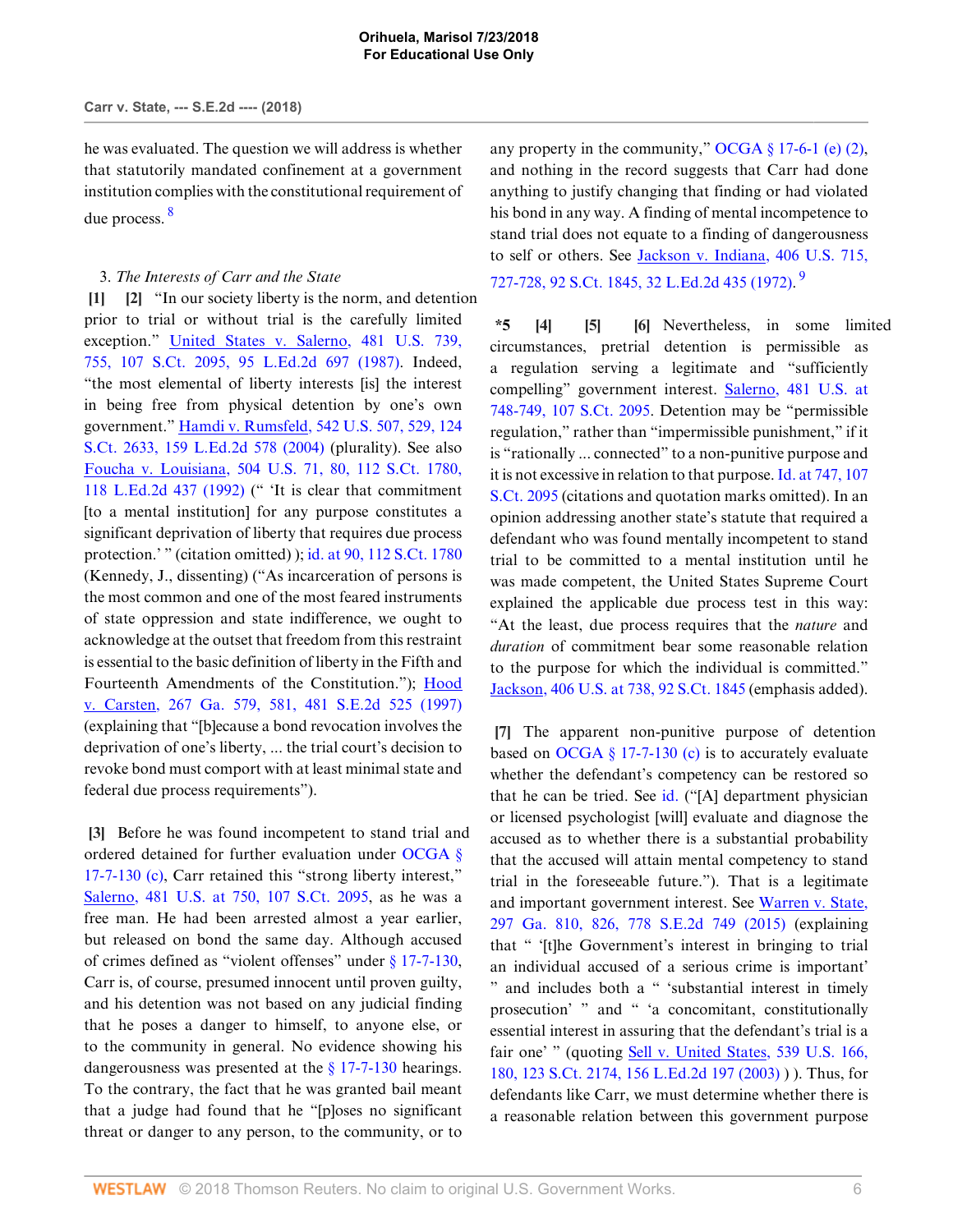and both the duration and the nature of the commitment depriving them of their liberty. See [Jackson, 406 U.S. at](http://www.westlaw.com/Link/Document/FullText?findType=Y&serNum=1972127136&pubNum=0000780&originatingDoc=Ie8e30330731111e8a018fb92467ccf77&refType=RP&fi=co_pp_sp_780_738&originationContext=document&vr=3.0&rs=cblt1.0&transitionType=DocumentItem&contextData=(sc.Keycite)#co_pp_sp_780_738) [738, 92 S.Ct. 1845.](http://www.westlaw.com/Link/Document/FullText?findType=Y&serNum=1972127136&pubNum=0000780&originatingDoc=Ie8e30330731111e8a018fb92467ccf77&refType=RP&fi=co_pp_sp_780_738&originationContext=document&vr=3.0&rs=cblt1.0&transitionType=DocumentItem&contextData=(sc.Keycite)#co_pp_sp_780_738) We will address those two aspects of the detention required by  $\S$  17-7-130 (c) in turn.

## <span id="page-6-0"></span>4. *Duration of the detention*

**[\[8](#page-1-0)]** We start with the duration of the detention, recognizing that this is an issue only if the person can lawfully be detained in the first place.

(a) In 1972, the United States Supreme Court held in [Jackson](http://www.westlaw.com/Link/Document/FullText?findType=Y&serNum=1972127136&pubNum=0000708&originatingDoc=Ie8e30330731111e8a018fb92467ccf77&refType=RP&originationContext=document&vr=3.0&rs=cblt1.0&transitionType=DocumentItem&contextData=(sc.Keycite)) that Indiana's statute mandating pretrial detention of criminal defendants based solely on their mental incompetence to stand trial violated due process because it required that defendants be detained until they regained competency. See [406 U.S. at 731, 92 S.Ct.](http://www.westlaw.com/Link/Document/FullText?findType=Y&serNum=1972127136&pubNum=0000780&originatingDoc=Ie8e30330731111e8a018fb92467ccf77&refType=RP&fi=co_pp_sp_780_731&originationContext=document&vr=3.0&rs=cblt1.0&transitionType=DocumentItem&contextData=(sc.Keycite)#co_pp_sp_780_731) [1845](http://www.westlaw.com/Link/Document/FullText?findType=Y&serNum=1972127136&pubNum=0000780&originatingDoc=Ie8e30330731111e8a018fb92467ccf77&refType=RP&fi=co_pp_sp_780_731&originationContext=document&vr=3.0&rs=cblt1.0&transitionType=DocumentItem&contextData=(sc.Keycite)#co_pp_sp_780_731). This meant that defendants like Jackson, a deaf and mute man with the "mental level of a pre-school child" and little likelihood of ever attaining competency, would be detained indefinitely. See [id. at 717, 725-726, 92](http://www.westlaw.com/Link/Document/FullText?findType=Y&serNum=1972127136&pubNum=0000708&originatingDoc=Ie8e30330731111e8a018fb92467ccf77&refType=RP&fi=co_pp_sp_708_717&originationContext=document&vr=3.0&rs=cblt1.0&transitionType=DocumentItem&contextData=(sc.Keycite)#co_pp_sp_708_717) [S.Ct. 1845](http://www.westlaw.com/Link/Document/FullText?findType=Y&serNum=1972127136&pubNum=0000708&originatingDoc=Ie8e30330731111e8a018fb92467ccf77&refType=RP&fi=co_pp_sp_708_717&originationContext=document&vr=3.0&rs=cblt1.0&transitionType=DocumentItem&contextData=(sc.Keycite)#co_pp_sp_708_717). While declining to enumerate the maximum length of time a defendant could ever be detained to evaluate competency, the Court held that, as a matter of constitutional due process, "a person charged by a State with a criminal offense who is committed solely on account of his incapacity to proceed to trial cannot be held more than the reasonable period of time necessary to determine whether there is a substantial probability that he will attain that capacity in the foreseeable future." [Id.](http://www.westlaw.com/Link/Document/FullText?findType=Y&serNum=1972127136&pubNum=0000708&originatingDoc=Ie8e30330731111e8a018fb92467ccf77&refType=RP&fi=co_pp_sp_708_738&originationContext=document&vr=3.0&rs=cblt1.0&transitionType=DocumentItem&contextData=(sc.Keycite)#co_pp_sp_708_738) [at 738, 92 S.Ct. 1845.](http://www.westlaw.com/Link/Document/FullText?findType=Y&serNum=1972127136&pubNum=0000708&originatingDoc=Ie8e30330731111e8a018fb92467ccf77&refType=RP&fi=co_pp_sp_708_738&originationContext=document&vr=3.0&rs=cblt1.0&transitionType=DocumentItem&contextData=(sc.Keycite)#co_pp_sp_708_738) <sup>[10](#page-12-1)</sup>

<span id="page-6-1"></span>Like many states and the federal government, Georgia addressed [Jackson's](http://www.westlaw.com/Link/Document/FullText?findType=Y&serNum=1972127136&originatingDoc=Ie8e30330731111e8a018fb92467ccf77&refType=RP&originationContext=document&vr=3.0&rs=cblt1.0&transitionType=DocumentItem&contextData=(sc.Keycite)) holding by establishing an express statutory time limit for the evaluation of a defendant's likelihood to attain competency: when a defendant is found incompetent to stand trial and taken into custody on that basis, the court "shall transfer [the defendant] to the physical custody of the department" and the evaluation of the defendant's likelihood to regain competency "shall be performed within 90 days after the department has received actual custody of an accused." [OCGA § 17-7-130 \(c\).](http://www.westlaw.com/Link/Document/FullText?findType=L&pubNum=1000468&cite=GAST17-7-130&originatingDoc=Ie8e30330731111e8a018fb92467ccf77&refType=SP&originationContext=document&vr=3.0&rs=cblt1.0&transitionType=DocumentItem&contextData=(sc.Keycite)#co_pp_4b24000003ba5) See also [18 USC § 4241 \(d\)](http://www.westlaw.com/Link/Document/FullText?findType=L&pubNum=1000546&cite=18USCAS4241&originatingDoc=Ie8e30330731111e8a018fb92467ccf77&refType=SP&originationContext=document&vr=3.0&rs=cblt1.0&transitionType=DocumentItem&contextData=(sc.Keycite)#co_pp_5ba1000067d06) (limiting the time that a federal defendant found incompetent can be hospitalized for treatment to "a reasonable period of time, not to exceed four months, as is necessary to determine whether there is a substantial probability that in the foreseeable future he will attain the capacity to permit the proceedings to go forward"); Grant H. Morris & J. Reid Meloy, [Out of Mind? Out of Sight:](http://www.westlaw.com/Link/Document/FullText?findType=Y&serNum=0103292536&pubNum=0002779&originatingDoc=Ie8e30330731111e8a018fb92467ccf77&refType=LR&fi=co_pp_sp_2779_10&originationContext=document&vr=3.0&rs=cblt1.0&transitionType=DocumentItem&contextData=(sc.Keycite)#co_pp_sp_2779_10) [The Uncivil Commitment of Permanently Incompetent](http://www.westlaw.com/Link/Document/FullText?findType=Y&serNum=0103292536&pubNum=0002779&originatingDoc=Ie8e30330731111e8a018fb92467ccf77&refType=LR&fi=co_pp_sp_2779_10&originationContext=document&vr=3.0&rs=cblt1.0&transitionType=DocumentItem&contextData=(sc.Keycite)#co_pp_sp_2779_10) [Criminal Defendants, 27 U.C. Davis L. Rev. 1, 10](http://www.westlaw.com/Link/Document/FullText?findType=Y&serNum=0103292536&pubNum=0002779&originatingDoc=Ie8e30330731111e8a018fb92467ccf77&refType=LR&fi=co_pp_sp_2779_10&originationContext=document&vr=3.0&rs=cblt1.0&transitionType=DocumentItem&contextData=(sc.Keycite)#co_pp_sp_2779_10) [\(1993\)](http://www.westlaw.com/Link/Document/FullText?findType=Y&serNum=0103292536&pubNum=0002779&originatingDoc=Ie8e30330731111e8a018fb92467ccf77&refType=LR&fi=co_pp_sp_2779_10&originationContext=document&vr=3.0&rs=cblt1.0&transitionType=DocumentItem&contextData=(sc.Keycite)#co_pp_sp_2779_10) (explaining that in response to [Jackson,](http://www.westlaw.com/Link/Document/FullText?findType=Y&serNum=1972127136&originatingDoc=Ie8e30330731111e8a018fb92467ccf77&refType=RP&originationContext=document&vr=3.0&rs=cblt1.0&transitionType=DocumentItem&contextData=(sc.Keycite)) 20 states, including Georgia, specified the length of the detention or evaluation period).  $^{11}$  $^{11}$  $^{11}$ 

<span id="page-6-2"></span>**\*6** Carr does not contend that the 90-day maximum evaluation period in [OCGA § 17-7-130 \(c\)](http://www.westlaw.com/Link/Document/FullText?findType=L&pubNum=1000468&cite=GAST17-7-130&originatingDoc=Ie8e30330731111e8a018fb92467ccf77&refType=SP&originationContext=document&vr=3.0&rs=cblt1.0&transitionType=DocumentItem&contextData=(sc.Keycite)#co_pp_4b24000003ba5) is necessarily excessive to achieve the government's purpose of accurately evaluating a defendant, and we conclude that it is not. Many states have similar time limits. See Morris & Meloy, supra, at 10 ("Of the twenty states that specify the length of the detention period, ninety days is the most frequent period specified, with the shortest period being thirty days and the longest being twelve months." (footnotes omitted) ). Indeed, the deadline in Georgia's statute is a month shorter than the four-month maximum allowed by the federal statute, which has been upheld against due process challenges based on [Jackson](http://www.westlaw.com/Link/Document/FullText?findType=Y&serNum=1972127136&originatingDoc=Ie8e30330731111e8a018fb92467ccf77&refType=RP&originationContext=document&vr=3.0&rs=cblt1.0&transitionType=DocumentItem&contextData=(sc.Keycite)) by several federal circuit courts. See, e.g., [United States](http://www.westlaw.com/Link/Document/FullText?findType=Y&serNum=2041597501&pubNum=0000506&originatingDoc=Ie8e30330731111e8a018fb92467ccf77&refType=RP&fi=co_pp_sp_506_553&originationContext=document&vr=3.0&rs=cblt1.0&transitionType=DocumentItem&contextData=(sc.Keycite)#co_pp_sp_506_553) [v. Dalasta, 856 F.3d 549, 553-554 \(8th Cir. 2017\);](http://www.westlaw.com/Link/Document/FullText?findType=Y&serNum=2041597501&pubNum=0000506&originatingDoc=Ie8e30330731111e8a018fb92467ccf77&refType=RP&fi=co_pp_sp_506_553&originationContext=document&vr=3.0&rs=cblt1.0&transitionType=DocumentItem&contextData=(sc.Keycite)#co_pp_sp_506_553) [United](http://www.westlaw.com/Link/Document/FullText?findType=Y&serNum=2012447442&pubNum=0000506&originatingDoc=Ie8e30330731111e8a018fb92467ccf77&refType=RP&fi=co_pp_sp_506_1062&originationContext=document&vr=3.0&rs=cblt1.0&transitionType=DocumentItem&contextData=(sc.Keycite)#co_pp_sp_506_1062) [States v. Strong, 489 F.3d 1055, 1062-1063 \(9th Cir. 2007\)](http://www.westlaw.com/Link/Document/FullText?findType=Y&serNum=2012447442&pubNum=0000506&originatingDoc=Ie8e30330731111e8a018fb92467ccf77&refType=RP&fi=co_pp_sp_506_1062&originationContext=document&vr=3.0&rs=cblt1.0&transitionType=DocumentItem&contextData=(sc.Keycite)#co_pp_sp_506_1062).

<span id="page-6-3"></span>Carr argues, however, that while the express time limit of 90 days for completion of the evaluation may be reasonable, the statutory scheme actually allows a defendant detained due to  $\S$  17-7-130 (c) to be confined much longer than that, because there are no explicit provisions governing how quickly he must be transferred to the department, how quickly after the evaluation is done the department must provide it to the court, how quickly he will be returned to the court, or how quickly the court will act on the evaluation. Carr is correct that the statute says the 90-day clock begins to tick only when a defendant is physically delivered to the department and stops as soon as the evaluation is complete; there are no express time limits on the steps that must happen before and after that evaluation if the defendant remains incompetent.  $^{12}$  $^{12}$  $^{12}$  If the lack of explicit deadlines for each of these steps meant that a defendant could be detained indefinitely under  $\S$  17-7-130 (c), the statute would be unconstitutional under [Jackson.](http://www.westlaw.com/Link/Document/FullText?findType=Y&serNum=1972127136&originatingDoc=Ie8e30330731111e8a018fb92467ccf77&refType=RP&originationContext=document&vr=3.0&rs=cblt1.0&transitionType=DocumentItem&contextData=(sc.Keycite)) But [§ 17-7-130 \(c\)](http://www.westlaw.com/Link/Document/FullText?findType=L&pubNum=1000468&cite=GAST17-7-130&originatingDoc=Ie8e30330731111e8a018fb92467ccf77&refType=SP&originationContext=document&vr=3.0&rs=cblt1.0&transitionType=DocumentItem&contextData=(sc.Keycite)#co_pp_4b24000003ba5) is not facially unconstitutional, because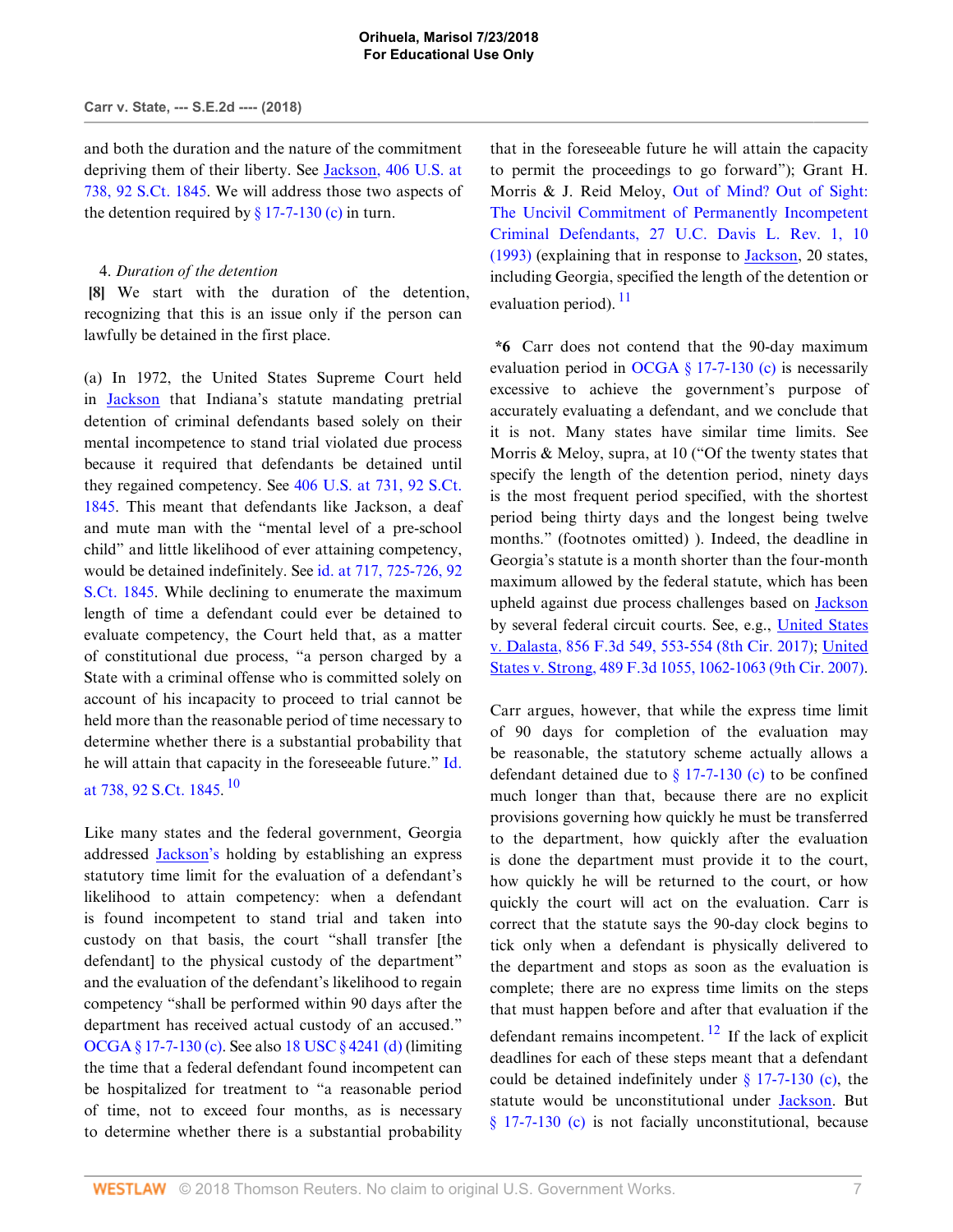unlike the Indiana statute in **Jackson**, the Georgia statute does not *mandate* indefinite detention (that is, detention until an unattainable condition is achieved); our statute simply does not include *express* time limits for each of the several steps required to compete the statutory process.

<span id="page-7-0"></span>**[\[9](#page-1-3)]** (b) "[A] statute should not be deemed facially invalid unless it is not readily subject to a narrowing construction," as "every reasonable construction must be resorted to, in order to save a statute from unconstitutionality." [Haley v. State, 289 Ga. 515, 522,](http://www.westlaw.com/Link/Document/FullText?findType=Y&serNum=2025640072&pubNum=0000711&originatingDoc=Ie8e30330731111e8a018fb92467ccf77&refType=RP&originationContext=document&vr=3.0&rs=cblt1.0&transitionType=DocumentItem&contextData=(sc.Keycite)) [712 S.E.2d 838 \(2011\)](http://www.westlaw.com/Link/Document/FullText?findType=Y&serNum=2025640072&pubNum=0000711&originatingDoc=Ie8e30330731111e8a018fb92467ccf77&refType=RP&originationContext=document&vr=3.0&rs=cblt1.0&transitionType=DocumentItem&contextData=(sc.Keycite)) (citations and quotation marks omitted). Although there are not explicit time limits on every step of the process used in determining an incompetent defendant's ability to be restored to competency, the express 90-day deadline on the evaluation period itself indicates that the General Assembly meant for the overall period of a defendant's detention under  $\frac{8}{9}$ [17-7-130 \(c\)](http://www.westlaw.com/Link/Document/FullText?findType=L&pubNum=1000468&cite=GAST17-7-130&originatingDoc=Ie8e30330731111e8a018fb92467ccf77&refType=SP&originationContext=document&vr=3.0&rs=cblt1.0&transitionType=DocumentItem&contextData=(sc.Keycite)#co_pp_4b24000003ba5) to be limited to the reasonable time needed to serve the purpose of accurate evaluation. Thus, a reasonable time limit for each step should be implied to preserve the statute's constitutionality.

**\*7** In doing so, we note that in [Jackson,](http://www.westlaw.com/Link/Document/FullText?findType=Y&serNum=1972127136&pubNum=0000708&originatingDoc=Ie8e30330731111e8a018fb92467ccf77&refType=RP&originationContext=document&vr=3.0&rs=cblt1.0&transitionType=DocumentItem&contextData=(sc.Keycite)) which was decided before the four-month time limit was codified in  $18$  USC  $\frac{6}{9}$  4241 (d), the Court explained that lower courts interpreting federal statutes allowing pretrial detention of mentally incompetent defendants had "expressed substantial doubt that [those statutes] could survive constitutional scrutiny if interpreted to authorize indefinite commitment" on the ground of incompetency alone. [406 U.S. at 733, 92 S.Ct. 1845.](http://www.westlaw.com/Link/Document/FullText?findType=Y&serNum=1972127136&pubNum=0000780&originatingDoc=Ie8e30330731111e8a018fb92467ccf77&refType=RP&fi=co_pp_sp_780_733&originationContext=document&vr=3.0&rs=cblt1.0&transitionType=DocumentItem&contextData=(sc.Keycite)#co_pp_sp_780_733) Thus, those courts imposed a "rule of reasonableness" on the statutes, meaning that "[w]ithout a finding of dangerousness, one committed thereunder can be held only for a 'reasonable period of time' necessary to determine whether there is a substantial chance of his attaining the capacity to stand trial in the foreseeable future." [Id.](http://www.westlaw.com/Link/Document/FullText?findType=Y&serNum=1972127136&pubNum=0000780&originatingDoc=Ie8e30330731111e8a018fb92467ccf77&refType=RP&originationContext=document&vr=3.0&rs=cblt1.0&transitionType=DocumentItem&contextData=(sc.Keycite)) We take the same approach with OCGA  $\S$  17-7-130 (c).

In determining what duration of confinement is reasonable in this context, the court should consider not only the total time of detention but also whether the amount of time spent at a particular challenged step is unreasonable. For example, a federal circuit court considered a lawsuit brought on behalf of mentally incompetent defendants in Oregon who had been held

<span id="page-7-1"></span>between one and five months awaiting transfer to the state mental hospital. See [Oregon Advocacy Center v. Mink,](http://www.westlaw.com/Link/Document/FullText?findType=Y&serNum=2003197826&pubNum=0000506&originatingDoc=Ie8e30330731111e8a018fb92467ccf77&refType=RP&fi=co_pp_sp_506_1106&originationContext=document&vr=3.0&rs=cblt1.0&transitionType=DocumentItem&contextData=(sc.Keycite)#co_pp_sp_506_1106) [322 F.3d 1101, 1106 \(9th Cir. 2003\).](http://www.westlaw.com/Link/Document/FullText?findType=Y&serNum=2003197826&pubNum=0000506&originatingDoc=Ie8e30330731111e8a018fb92467ccf77&refType=RP&fi=co_pp_sp_506_1106&originationContext=document&vr=3.0&rs=cblt1.0&transitionType=DocumentItem&contextData=(sc.Keycite)#co_pp_sp_506_1106)<sup>[13](#page-12-4)</sup> Citing [Jackson](http://www.westlaw.com/Link/Document/FullText?findType=Y&serNum=1972127136&pubNum=0000708&originatingDoc=Ie8e30330731111e8a018fb92467ccf77&refType=RP&originationContext=document&vr=3.0&rs=cblt1.0&transitionType=DocumentItem&contextData=(sc.Keycite)), the court explained that "[h]olding incapacitated criminal defendants in jail for weeks or months violates their due process rights because the nature and duration of their incarceration bear no reasonable relation to the evaluative and restorative purposes for which courts commit those individuals." [Mink, 322 F.3d at 1122.](http://www.westlaw.com/Link/Document/FullText?findType=Y&serNum=2003197826&pubNum=0000506&originatingDoc=Ie8e30330731111e8a018fb92467ccf77&refType=RP&fi=co_pp_sp_506_1122&originationContext=document&vr=3.0&rs=cblt1.0&transitionType=DocumentItem&contextData=(sc.Keycite)#co_pp_sp_506_1122) The court therefore affirmed the district court's ruling that these defendants had a due process right to "reasonably timely transport to a treatment facility." [Id. at 1119, 1122.](http://www.westlaw.com/Link/Document/FullText?findType=Y&serNum=2003197826&pubNum=0000506&originatingDoc=Ie8e30330731111e8a018fb92467ccf77&refType=RP&fi=co_pp_sp_506_1119&originationContext=document&vr=3.0&rs=cblt1.0&transitionType=DocumentItem&contextData=(sc.Keycite)#co_pp_sp_506_1119) See also [Advocacy](http://www.westlaw.com/Link/Document/FullText?findType=Y&serNum=2022769965&pubNum=0004637&originatingDoc=Ie8e30330731111e8a018fb92467ccf77&refType=RP&fi=co_pp_sp_4637_621&originationContext=document&vr=3.0&rs=cblt1.0&transitionType=DocumentItem&contextData=(sc.Keycite)#co_pp_sp_4637_621) [Center for Elderly & Disabled v. Louisiana Dept. of](http://www.westlaw.com/Link/Document/FullText?findType=Y&serNum=2022769965&pubNum=0004637&originatingDoc=Ie8e30330731111e8a018fb92467ccf77&refType=RP&fi=co_pp_sp_4637_621&originationContext=document&vr=3.0&rs=cblt1.0&transitionType=DocumentItem&contextData=(sc.Keycite)#co_pp_sp_4637_621) [Health & Hosps., 731 F.Supp.2d 603, 621 \(E.D. La.](http://www.westlaw.com/Link/Document/FullText?findType=Y&serNum=2022769965&pubNum=0004637&originatingDoc=Ie8e30330731111e8a018fb92467ccf77&refType=RP&fi=co_pp_sp_4637_621&originationContext=document&vr=3.0&rs=cblt1.0&transitionType=DocumentItem&contextData=(sc.Keycite)#co_pp_sp_4637_621) [2010\)](http://www.westlaw.com/Link/Document/FullText?findType=Y&serNum=2022769965&pubNum=0004637&originatingDoc=Ie8e30330731111e8a018fb92467ccf77&refType=RP&fi=co_pp_sp_4637_621&originationContext=document&vr=3.0&rs=cblt1.0&transitionType=DocumentItem&contextData=(sc.Keycite)#co_pp_sp_4637_621) (relying on [Jackson](http://www.westlaw.com/Link/Document/FullText?findType=Y&serNum=1972127136&pubNum=0000708&originatingDoc=Ie8e30330731111e8a018fb92467ccf77&refType=RP&originationContext=document&vr=3.0&rs=cblt1.0&transitionType=DocumentItem&contextData=(sc.Keycite)) to hold that "the continued imprisonment of the Incompetent Detainees in parish jails ... does not bear a reasonable relationship to either restoring the Detainees to competency or determining that they will never become competent.").

Like the Court in [Jackson](http://www.westlaw.com/Link/Document/FullText?findType=Y&serNum=1972127136&originatingDoc=Ie8e30330731111e8a018fb92467ccf77&refType=RP&originationContext=document&vr=3.0&rs=cblt1.0&transitionType=DocumentItem&contextData=(sc.Keycite)), see [406 U.S. at 737-738,](http://www.westlaw.com/Link/Document/FullText?findType=Y&serNum=1972127136&pubNum=0000708&originatingDoc=Ie8e30330731111e8a018fb92467ccf77&refType=RP&fi=co_pp_sp_708_737&originationContext=document&vr=3.0&rs=cblt1.0&transitionType=DocumentItem&contextData=(sc.Keycite)#co_pp_sp_708_737) [92 S.Ct. 1845,](http://www.westlaw.com/Link/Document/FullText?findType=Y&serNum=1972127136&pubNum=0000708&originatingDoc=Ie8e30330731111e8a018fb92467ccf77&refType=RP&fi=co_pp_sp_708_737&originationContext=document&vr=3.0&rs=cblt1.0&transitionType=DocumentItem&contextData=(sc.Keycite)#co_pp_sp_708_737) we need not decide precisely how long a defendant may be detained solely pursuant to [OCGA § 17-7-130 \(c\)](http://www.westlaw.com/Link/Document/FullText?findType=L&pubNum=1000468&cite=GAST17-7-130&originatingDoc=Ie8e30330731111e8a018fb92467ccf77&refType=SP&originationContext=document&vr=3.0&rs=cblt1.0&transitionType=DocumentItem&contextData=(sc.Keycite)#co_pp_4b24000003ba5) before he is delivered to the department for his evaluation, or how much time may pass between the completion of the evaluation and the court's completion of the statutorily prescribed next steps. However, to maintain the facial constitutionality of [OCGA § 17-7-130 \(c\)](http://www.westlaw.com/Link/Document/FullText?findType=L&pubNum=1000468&cite=GAST17-7-130&originatingDoc=Ie8e30330731111e8a018fb92467ccf77&refType=SP&originationContext=document&vr=3.0&rs=cblt1.0&transitionType=DocumentItem&contextData=(sc.Keycite)#co_pp_4b24000003ba5) in this regard, we construe the statute to require that each step it prescribes last only as long as reasonably necessary to serve the State's legitimate purpose of accurately determining the likelihood of the defendant's attaining competency, and that the total period of detention based on the statute is also reasonable in relation to that purpose. See [Jackson,](http://www.westlaw.com/Link/Document/FullText?findType=Y&serNum=1972127136&pubNum=0000780&originatingDoc=Ie8e30330731111e8a018fb92467ccf77&refType=RP&fi=co_pp_sp_780_738&originationContext=document&vr=3.0&rs=cblt1.0&transitionType=DocumentItem&contextData=(sc.Keycite)#co_pp_sp_780_738) [406 U.S. at 738, 92 S.Ct. 1845.](http://www.westlaw.com/Link/Document/FullText?findType=Y&serNum=1972127136&pubNum=0000780&originatingDoc=Ie8e30330731111e8a018fb92467ccf77&refType=RP&fi=co_pp_sp_780_738&originationContext=document&vr=3.0&rs=cblt1.0&transitionType=DocumentItem&contextData=(sc.Keycite)#co_pp_sp_780_738) Specific defendants can enforce this constitutional requirement by bringing asapplied challenges, either by challenging the trial court's evaluation order if it is believed to specify an unreasonable duration of confinement or by filing a petition for habeas corpus under [OCGA § 9-14-1 \(a\)](http://www.westlaw.com/Link/Document/FullText?findType=L&pubNum=1000468&cite=GAST9-14-1&originatingDoc=Ie8e30330731111e8a018fb92467ccf77&refType=SP&originationContext=document&vr=3.0&rs=cblt1.0&transitionType=DocumentItem&contextData=(sc.Keycite)#co_pp_8b3b0000958a4) if their detention pursuant to  $\frac{817-7-130}{c}$  order is alleged to have extended for an unreasonable time.

**\*8** As his case is presented here, Carr cannot prevail on such a challenge. He initiated this appeal only days after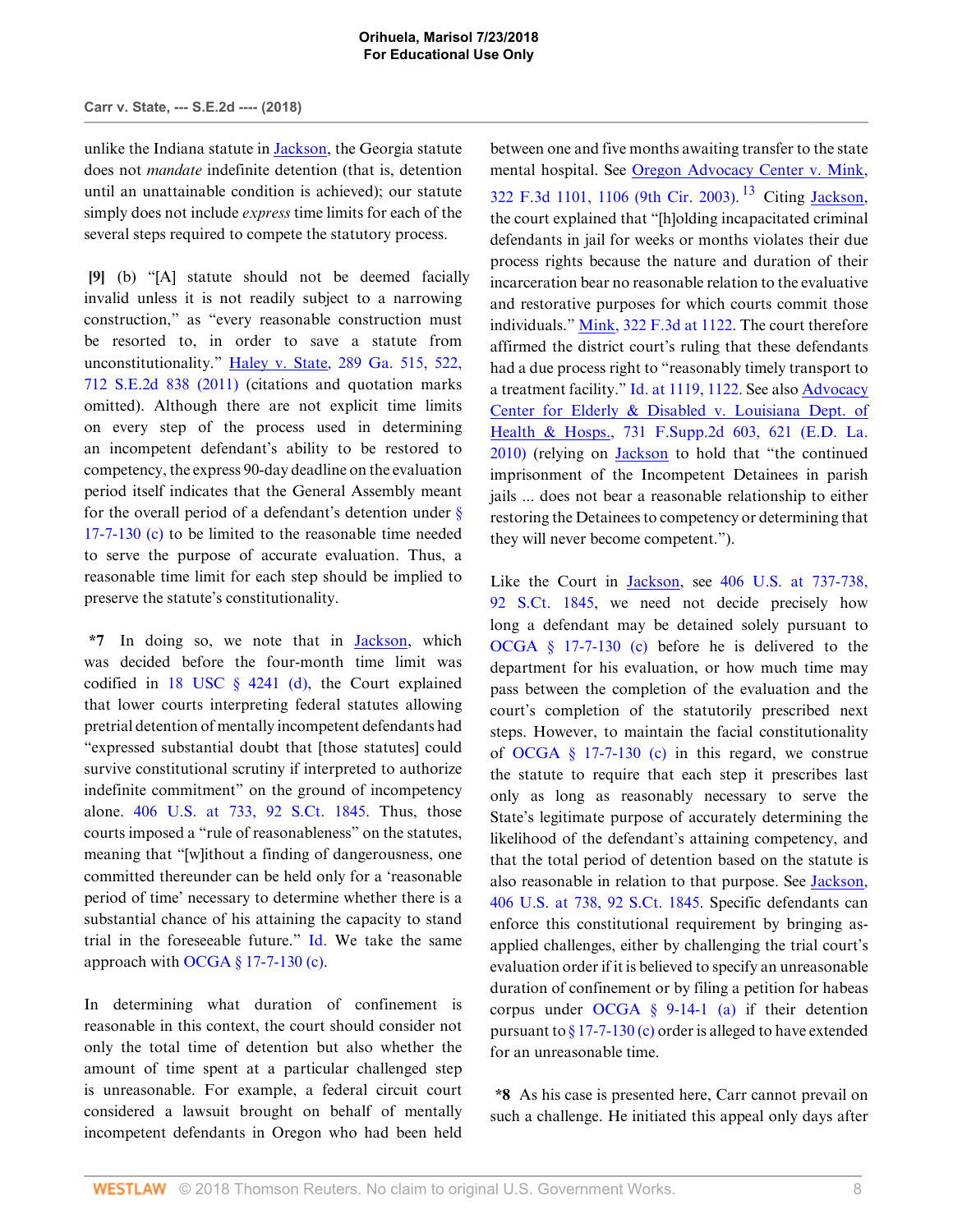being ordered detained for evaluation under [§ 17-7-130 \(c\)](http://www.westlaw.com/Link/Document/FullText?findType=L&pubNum=1000468&cite=GAST17-7-130&originatingDoc=Ie8e30330731111e8a018fb92467ccf77&refType=SP&originationContext=document&vr=3.0&rs=cblt1.0&transitionType=DocumentItem&contextData=(sc.Keycite)#co_pp_4b24000003ba5), so he cannot show from the record that the duration of his actual confinement is unreasonable (assuming he can be properly detained at all). As for the trial court's order, it requires that the department evaluate Carr within 90 days of the date of the order, rather than 90 days of the time he arrives at the department (as  $\S 17$ -7-130 (c) allows). Thus, if complied with, the order would prevent any time that might pass between the entry of the order and the sheriff's delivery of Carr to the department from extending the 90-day period that we have said is facially reasonable. The order does not limit the time for completing the next steps after the evaluation, but neither does it specify an unreasonable time for these steps. This is not, however, the end of the due process analysis.

## <span id="page-8-1"></span><span id="page-8-0"></span>5. *Nature of the detention*

**[\[10](#page-1-1)] [\[11\]](#page-1-4)** No matter how short the duration of the detention, if the *nature* of the confinement is not reasonably related to the government's purpose of accurately evaluating the individual defendant's potential to attain competency, the detention is unconstitutional. See [Foucha, 504 U.S. at 79, 112 S.Ct. 1780](http://www.westlaw.com/Link/Document/FullText?findType=Y&serNum=1992092153&pubNum=0000780&originatingDoc=Ie8e30330731111e8a018fb92467ccf77&refType=RP&fi=co_pp_sp_780_79&originationContext=document&vr=3.0&rs=cblt1.0&transitionType=DocumentItem&contextData=(sc.Keycite)#co_pp_sp_780_79) ("Due process requires that the nature of commitment bear some reasonable relation to the purpose for which the individual is committed." (citing [Jackson, 406 U.S. at 738,](http://www.westlaw.com/Link/Document/FullText?findType=Y&serNum=1972127136&pubNum=0000780&originatingDoc=Ie8e30330731111e8a018fb92467ccf77&refType=RP&fi=co_pp_sp_780_738&originationContext=document&vr=3.0&rs=cblt1.0&transitionType=DocumentItem&contextData=(sc.Keycite)#co_pp_sp_780_738) [92 S.Ct. 1845](http://www.westlaw.com/Link/Document/FullText?findType=Y&serNum=1972127136&pubNum=0000780&originatingDoc=Ie8e30330731111e8a018fb92467ccf77&refType=RP&fi=co_pp_sp_780_738&originationContext=document&vr=3.0&rs=cblt1.0&transitionType=DocumentItem&contextData=(sc.Keycite)#co_pp_sp_780_738)) ). Carr challenges the automatic nature of the detention under  $\S 17$ -7-130 (c) for all defendants who are charged with violent offenses, as he is. We conclude that this challenge has merit.  $14$ 

<span id="page-8-3"></span><span id="page-8-2"></span>**\*9** (a) We start with the understanding that confinement at a department facility is not required for the accurate evaluation the State seeks to obtain. The statute itself tells us this. OCGA  $\S$  17-7-130 (c) provides outpatient evaluation as an option for defendants who have been accused of nonviolent offenses: "At its discretion, the court may allow the evaluation to be performed on the accused as an outpatient if the accused is charged with a nonviolent offense."  $15$  This reflects a legislative judgment that inpatient evaluation is not always necessary to accurately determine whether competency can be restored. So is in-custody evaluation that much better than outpatient evaluation as to *always* justify the deprivation of a defendant's liberty, even though it is not *necessary* to accomplish the government's goal? Although the federal statute (like [OCGA § 17-7-130](http://www.westlaw.com/Link/Document/FullText?findType=L&pubNum=1000468&cite=GAST17-7-130&originatingDoc=Ie8e30330731111e8a018fb92467ccf77&refType=LQ&originationContext=document&vr=3.0&rs=cblt1.0&transitionType=DocumentItem&contextData=(sc.Keycite))) contains no legislative findings on this point, several federal courts upholding the constitutionality of  $18$  USC  $\S$  4241 (d), which mandates hospitalization to evaluate the likelihood of restoring the competency of every incompetent federal defendant (not only those charged with certain offenses as in Georgia), have postulated several potential benefits of in-custody evaluations. The reasoning of those decisions does not lead us to the conclusion that Georgia's statute is constitutional.

For example, the Ninth Circuit, following the lead of the First and Eighth Circuits, has explained that a determination of whether a defendant is likely to regain competence "requires a more 'careful and accurate diagnosis' than the 'brief interviews' and 'review of medical records' that tend to characterize the initial competency proceeding." [Strong, 489 F.3d at 1062](http://www.westlaw.com/Link/Document/FullText?findType=Y&serNum=2012447442&pubNum=0000506&originatingDoc=Ie8e30330731111e8a018fb92467ccf77&refType=RP&fi=co_pp_sp_506_1062&originationContext=document&vr=3.0&rs=cblt1.0&transitionType=DocumentItem&contextData=(sc.Keycite)#co_pp_sp_506_1062) (quoting [United States v. Filippi, 211 F.3d 649, 651](http://www.westlaw.com/Link/Document/FullText?findType=Y&serNum=2000113787&pubNum=0000506&originatingDoc=Ie8e30330731111e8a018fb92467ccf77&refType=RP&fi=co_pp_sp_506_651&originationContext=document&vr=3.0&rs=cblt1.0&transitionType=DocumentItem&contextData=(sc.Keycite)#co_pp_sp_506_651) [\(1st Cir. 2000\)](http://www.westlaw.com/Link/Document/FullText?findType=Y&serNum=2000113787&pubNum=0000506&originatingDoc=Ie8e30330731111e8a018fb92467ccf77&refType=RP&fi=co_pp_sp_506_651&originationContext=document&vr=3.0&rs=cblt1.0&transitionType=DocumentItem&contextData=(sc.Keycite)#co_pp_sp_506_651), and [United States v. Ferro, 321 F.3d](http://www.westlaw.com/Link/Document/FullText?findType=Y&serNum=2003206767&pubNum=0000506&originatingDoc=Ie8e30330731111e8a018fb92467ccf77&refType=RP&fi=co_pp_sp_506_762&originationContext=document&vr=3.0&rs=cblt1.0&transitionType=DocumentItem&contextData=(sc.Keycite)#co_pp_sp_506_762) [756, 762 \(8th Cir. 2003\)](http://www.westlaw.com/Link/Document/FullText?findType=Y&serNum=2003206767&pubNum=0000506&originatingDoc=Ie8e30330731111e8a018fb92467ccf77&refType=RP&fi=co_pp_sp_506_762&originationContext=document&vr=3.0&rs=cblt1.0&transitionType=DocumentItem&contextData=(sc.Keycite)#co_pp_sp_506_762) ). That seems true enough, but neither the legislature nor these courts have explained why commitment is reasonable in every case to achieve this more "careful and accurate diagnosis." A defendant who is evaluated by the department on an outpatient basis can certainly be subjected to more than a "brief interview," and the department can easily collect more information from and about him than what is provided by a mere "review of medical records."

<span id="page-8-4"></span>The Eighth Circuit has also suggested that the defendant's commitment "appropriately affords additional time during which the Attorney General may explore medical options." [Ferro, 321 F.3d at 762](http://www.westlaw.com/Link/Document/FullText?findType=Y&serNum=2003206767&pubNum=0000506&originatingDoc=Ie8e30330731111e8a018fb92467ccf77&refType=RP&fi=co_pp_sp_506_762&originationContext=document&vr=3.0&rs=cblt1.0&transitionType=DocumentItem&contextData=(sc.Keycite)#co_pp_sp_506_762). True again, but under [OCGA § 17-7-130 \(c\),](http://www.westlaw.com/Link/Document/FullText?findType=L&pubNum=1000468&cite=GAST17-7-130&originatingDoc=Ie8e30330731111e8a018fb92467ccf77&refType=SP&originationContext=document&vr=3.0&rs=cblt1.0&transitionType=DocumentItem&contextData=(sc.Keycite)#co_pp_4b24000003ba5) the department has the same additional time—up to 90 days—to "explore medical options" for an outpatient defendant as for an inpatient one. See [OCGA § 17-7-130 \(c\)](http://www.westlaw.com/Link/Document/FullText?findType=L&pubNum=1000468&cite=GAST17-7-130&originatingDoc=Ie8e30330731111e8a018fb92467ccf77&refType=SP&originationContext=document&vr=3.0&rs=cblt1.0&transitionType=DocumentItem&contextData=(sc.Keycite)#co_pp_4b24000003ba5) ("Such evaluation shall be performed within 90 days after the department has received actual custody of an accused or, in the case of an outpatient, a court order requiring evaluation of an accused.").  $\frac{16}{16}$  $\frac{16}{16}$  $\frac{16}{16}$  The same court has asserted that detention is authorized because determining the potential for improvement in a defendant's mental condition "is an uncertain issue Congress committed initially to medical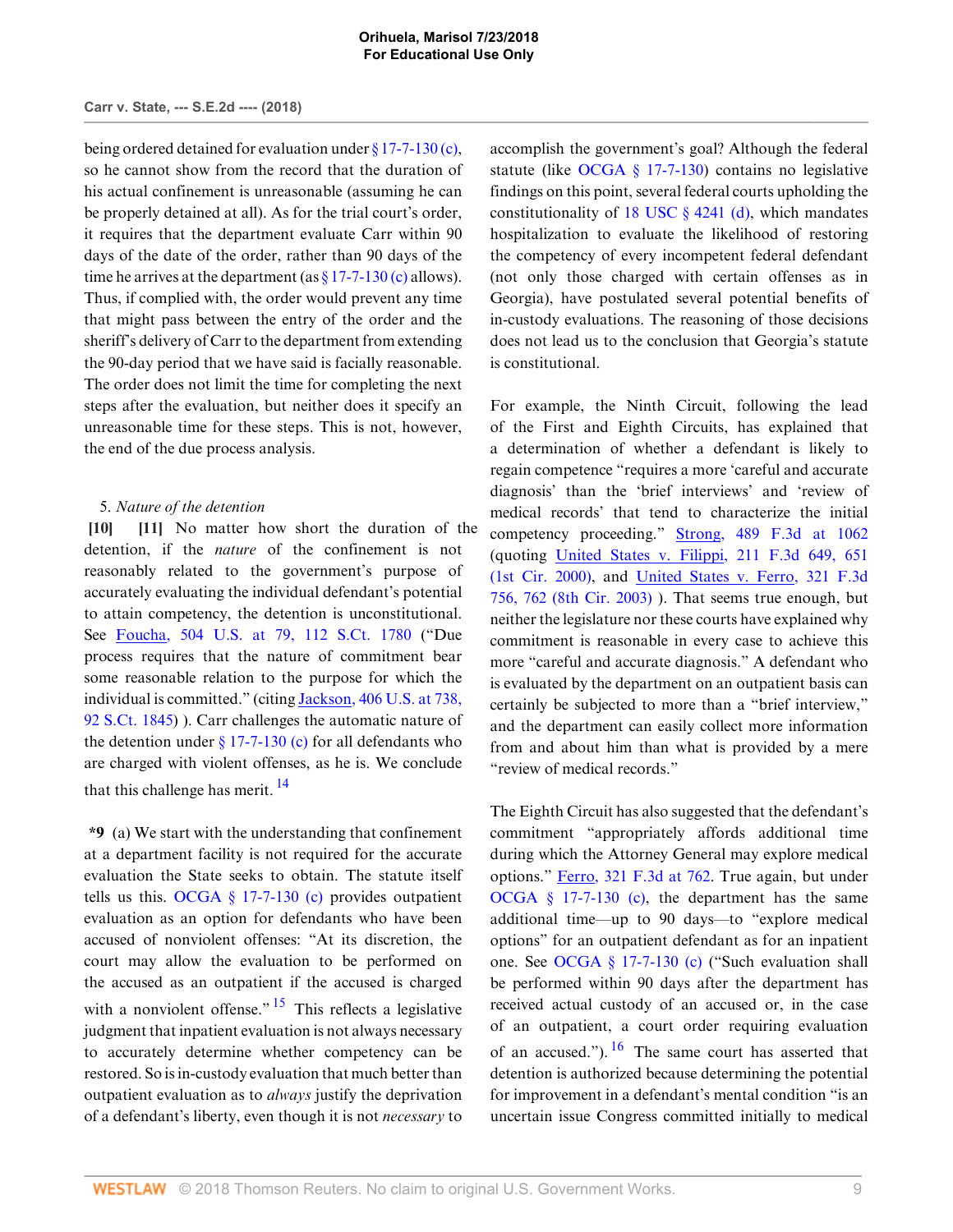### **Carr v. State, --- S.E.2d ---- (2018)**

professionals." [Dalasta, 856 F.3d at 553-554](http://www.westlaw.com/Link/Document/FullText?findType=Y&serNum=2041597501&pubNum=0000506&originatingDoc=Ie8e30330731111e8a018fb92467ccf77&refType=RP&fi=co_pp_sp_506_553&originationContext=document&vr=3.0&rs=cblt1.0&transitionType=DocumentItem&contextData=(sc.Keycite)#co_pp_sp_506_553). See also [State v. Coats, 3 N.E.3d 528, 534 \(Ind. 2014\)](http://www.westlaw.com/Link/Document/FullText?findType=Y&serNum=2032742860&pubNum=0007902&originatingDoc=Ie8e30330731111e8a018fb92467ccf77&refType=RP&fi=co_pp_sp_7902_534&originationContext=document&vr=3.0&rs=cblt1.0&transitionType=DocumentItem&contextData=(sc.Keycite)#co_pp_sp_7902_534) ("[T]he legislature entrusts only the superintendent of [the] state institution where the defendant has been committed with the power to determine that the defendant does not have a substantial probability of attaining competency to stand trial within the foreseeable future."). Under the Georgia statutory scheme, however, commitment is not required to ensure that the evaluation is conducted by a medical professional trusted by the General Assembly. Whether the defendant is evaluated on an outpatient *or* inpatient basis, the evaluation must be done by "a department physician or licensed psychologist." [OCGA § 17-7-130 \(c\)](http://www.westlaw.com/Link/Document/FullText?findType=L&pubNum=1000468&cite=GAST17-7-130&originatingDoc=Ie8e30330731111e8a018fb92467ccf77&refType=SP&originationContext=document&vr=3.0&rs=cblt1.0&transitionType=DocumentItem&contextData=(sc.Keycite)#co_pp_4b24000003ba5).

**\*10** The [Dalasta](http://www.westlaw.com/Link/Document/FullText?findType=Y&serNum=2041597501&originatingDoc=Ie8e30330731111e8a018fb92467ccf77&refType=RP&originationContext=document&vr=3.0&rs=cblt1.0&transitionType=DocumentItem&contextData=(sc.Keycite)) court also said that commitment "provides the Attorney General's medical experts an opportunity to evaluate the defendant's dangerousness." [856 F.3d at 554](http://www.westlaw.com/Link/Document/FullText?findType=Y&serNum=2041597501&pubNum=0000506&originatingDoc=Ie8e30330731111e8a018fb92467ccf77&refType=RP&fi=co_pp_sp_506_554&originationContext=document&vr=3.0&rs=cblt1.0&transitionType=DocumentItem&contextData=(sc.Keycite)#co_pp_sp_506_554). But an evaluation of dangerousness is not a purpose indicated anywhere in the federal or Georgia statute, and indeed [Jackson](http://www.westlaw.com/Link/Document/FullText?findType=Y&serNum=1972127136&pubNum=0000708&originatingDoc=Ie8e30330731111e8a018fb92467ccf77&refType=RP&originationContext=document&vr=3.0&rs=cblt1.0&transitionType=DocumentItem&contextData=(sc.Keycite)) distinguished between a finding of dangerousness and a finding of incompetence to stand trial. See [406 U.S. at 727-728, 92 S.Ct. 1845.](http://www.westlaw.com/Link/Document/FullText?findType=Y&serNum=1972127136&pubNum=0000780&originatingDoc=Ie8e30330731111e8a018fb92467ccf77&refType=RP&fi=co_pp_sp_780_727&originationContext=document&vr=3.0&rs=cblt1.0&transitionType=DocumentItem&contextData=(sc.Keycite)#co_pp_sp_780_727)

Finally, to the extent the State asserts that the constant surveillance and close control afforded by detention is important in all cases to ensure an accurate determination of the likelihood of competency restoration, see [Coats, 3](http://www.westlaw.com/Link/Document/FullText?findType=Y&serNum=2032742860&pubNum=0007902&originatingDoc=Ie8e30330731111e8a018fb92467ccf77&refType=RP&fi=co_pp_sp_7902_534&originationContext=document&vr=3.0&rs=cblt1.0&transitionType=DocumentItem&contextData=(sc.Keycite)#co_pp_sp_7902_534) [N.E.3d at 534](http://www.westlaw.com/Link/Document/FullText?findType=Y&serNum=2032742860&pubNum=0007902&originatingDoc=Ie8e30330731111e8a018fb92467ccf77&refType=RP&fi=co_pp_sp_7902_534&originationContext=document&vr=3.0&rs=cblt1.0&transitionType=DocumentItem&contextData=(sc.Keycite)#co_pp_sp_7902_534), our legislature evidently did not rest the current version of  $\S 17$ -7-130 (c) on that theory, because the statute allows a large group of accused offenders —those charged with nonviolent crimes—to avoid these supervisory conditions. Moreover, the kind of crime the defendant allegedly committed bears no obvious relationship to the appropriate process for evaluating the probability that he will attain competency to stand trial in the foreseeable future. See Morris & Meloy, supra, at 18 ("A defendant charged with a serious crime is not by that fact more difficult to treat or less responsive to treatment than a defendant charged with a less serious crime.").

Rather than the particular *crime* with which a defendant is charged, it is his particular *mental condition* that affects whether his commitment is reasonably related to the goal of accurately evaluating his likelihood of attaining competence so he can be tried. Only in those cases where detention is in fact reasonably related to this objective does the State's interest justify depriving the defendant of his strong liberty interest. See, e.g., [Salerno, 481 U.S.](http://www.westlaw.com/Link/Document/FullText?findType=Y&serNum=1987064904&pubNum=0000780&originatingDoc=Ie8e30330731111e8a018fb92467ccf77&refType=RP&fi=co_pp_sp_780_750&originationContext=document&vr=3.0&rs=cblt1.0&transitionType=DocumentItem&contextData=(sc.Keycite)#co_pp_sp_780_750) [at 750-751, 107 S.Ct. 2095](http://www.westlaw.com/Link/Document/FullText?findType=Y&serNum=1987064904&pubNum=0000780&originatingDoc=Ie8e30330731111e8a018fb92467ccf77&refType=RP&fi=co_pp_sp_780_750&originationContext=document&vr=3.0&rs=cblt1.0&transitionType=DocumentItem&contextData=(sc.Keycite)#co_pp_sp_780_750) (upholding the federal Bail Reform Act against a due process challenge, emphasizing that the statute allows for pretrial detention of defendants without bond only under "narrow circumstances," which the government must demonstrate exist in the particular case in a way that convinces a neutral decision-maker); [Jackson, 406 U.S. at 738, 92 S.Ct. 1845](http://www.westlaw.com/Link/Document/FullText?findType=Y&serNum=1972127136&pubNum=0000780&originatingDoc=Ie8e30330731111e8a018fb92467ccf77&refType=RP&fi=co_pp_sp_780_738&originationContext=document&vr=3.0&rs=cblt1.0&transitionType=DocumentItem&contextData=(sc.Keycite)#co_pp_sp_780_738) (noting with disapproval that there were no formal commitment proceedings addressing Jackson's own ability to function in society, society's interest in his restraint, or the State's ability to help him attain competency through custodial care or compulsory treatment); [Hood, 267 Ga. at 582-583,](http://www.westlaw.com/Link/Document/FullText?findType=Y&serNum=1997066520&pubNum=0000359&originatingDoc=Ie8e30330731111e8a018fb92467ccf77&refType=RP&fi=co_pp_sp_359_582&originationContext=document&vr=3.0&rs=cblt1.0&transitionType=DocumentItem&contextData=(sc.Keycite)#co_pp_sp_359_582) [481 S.E.2d 525](http://www.westlaw.com/Link/Document/FullText?findType=Y&serNum=1997066520&pubNum=0000359&originatingDoc=Ie8e30330731111e8a018fb92467ccf77&refType=RP&fi=co_pp_sp_359_582&originationContext=document&vr=3.0&rs=cblt1.0&transitionType=DocumentItem&contextData=(sc.Keycite)#co_pp_sp_359_582) (holding that before a court revokes a defendant's bond, due process requires "a meaningful opportunity to be heard," including the presentation of evidence and findings by the court). Cf. [Sell, 539 U.S.](http://www.westlaw.com/Link/Document/FullText?findType=Y&serNum=2003428187&pubNum=0000708&originatingDoc=Ie8e30330731111e8a018fb92467ccf77&refType=RP&fi=co_pp_sp_708_180&originationContext=document&vr=3.0&rs=cblt1.0&transitionType=DocumentItem&contextData=(sc.Keycite)#co_pp_sp_708_180) [at 180-181, 123 S.Ct. 2174](http://www.westlaw.com/Link/Document/FullText?findType=Y&serNum=2003428187&pubNum=0000708&originatingDoc=Ie8e30330731111e8a018fb92467ccf77&refType=RP&fi=co_pp_sp_708_180&originationContext=document&vr=3.0&rs=cblt1.0&transitionType=DocumentItem&contextData=(sc.Keycite)#co_pp_sp_708_180) (explaining that "[c]ourts ... must consider the facts of the individual case in evaluating the Government's interest in prosecution," and that an indictee who is incompetent to stand trial may be involuntarily medicated only if the proposed medication "will *significantly further* [the] state interests" and "is *necessary* to further those interests" (emphasis in the original) ). Neither the crime of which a defendant is accused—a crime of which he must constitutionally be presumed innocent—nor the finding of incompetency to stand trial is itself a sufficient ground to detain a citizen. See [Jackson, 406 U.S. at 728, 92 S.Ct. 1845](http://www.westlaw.com/Link/Document/FullText?findType=Y&serNum=1972127136&pubNum=0000780&originatingDoc=Ie8e30330731111e8a018fb92467ccf77&refType=RP&fi=co_pp_sp_780_728&originationContext=document&vr=3.0&rs=cblt1.0&transitionType=DocumentItem&contextData=(sc.Keycite)#co_pp_sp_780_728) (explaining that "pending criminal charges are insufficient to establish [dangerousness]"); [O'Connor v. Donaldson, 422 U.S. 563,](http://www.westlaw.com/Link/Document/FullText?findType=Y&serNum=1975129835&pubNum=0000708&originatingDoc=Ie8e30330731111e8a018fb92467ccf77&refType=RP&originationContext=document&vr=3.0&rs=cblt1.0&transitionType=DocumentItem&contextData=(sc.Keycite)) [575, 95 S.Ct. 2486, 45 L.Ed.2d 396 \(1975\)](http://www.westlaw.com/Link/Document/FullText?findType=Y&serNum=1975129835&pubNum=0000708&originatingDoc=Ie8e30330731111e8a018fb92467ccf77&refType=RP&originationContext=document&vr=3.0&rs=cblt1.0&transitionType=DocumentItem&contextData=(sc.Keycite)) ("A finding of 'mental illness' alone cannot justify a State's locking a person up against his will.").

**\*11** In fact, in some cases the evidence presented at the competency hearing may indicate that confinement will *not* serve the government's purpose of accurately evaluating the defendant's likelihood to attain competency. For example, the facility in which the defendant would be confined may not have the means to effectively care for or communicate with the defendant. See, e.g., [Jackson, 406 U.S. at 719, 92 S.Ct. 1845](http://www.westlaw.com/Link/Document/FullText?findType=Y&serNum=1972127136&pubNum=0000780&originatingDoc=Ie8e30330731111e8a018fb92467ccf77&refType=RP&fi=co_pp_sp_780_719&originationContext=document&vr=3.0&rs=cblt1.0&transitionType=DocumentItem&contextData=(sc.Keycite)#co_pp_sp_780_719) (noting that a deaf-school interpreter "testified that Indiana had no facilities that could help someone as badly off as Jackson to learn minimal communication skills"). Or the department doctor who initially evaluated the defendant's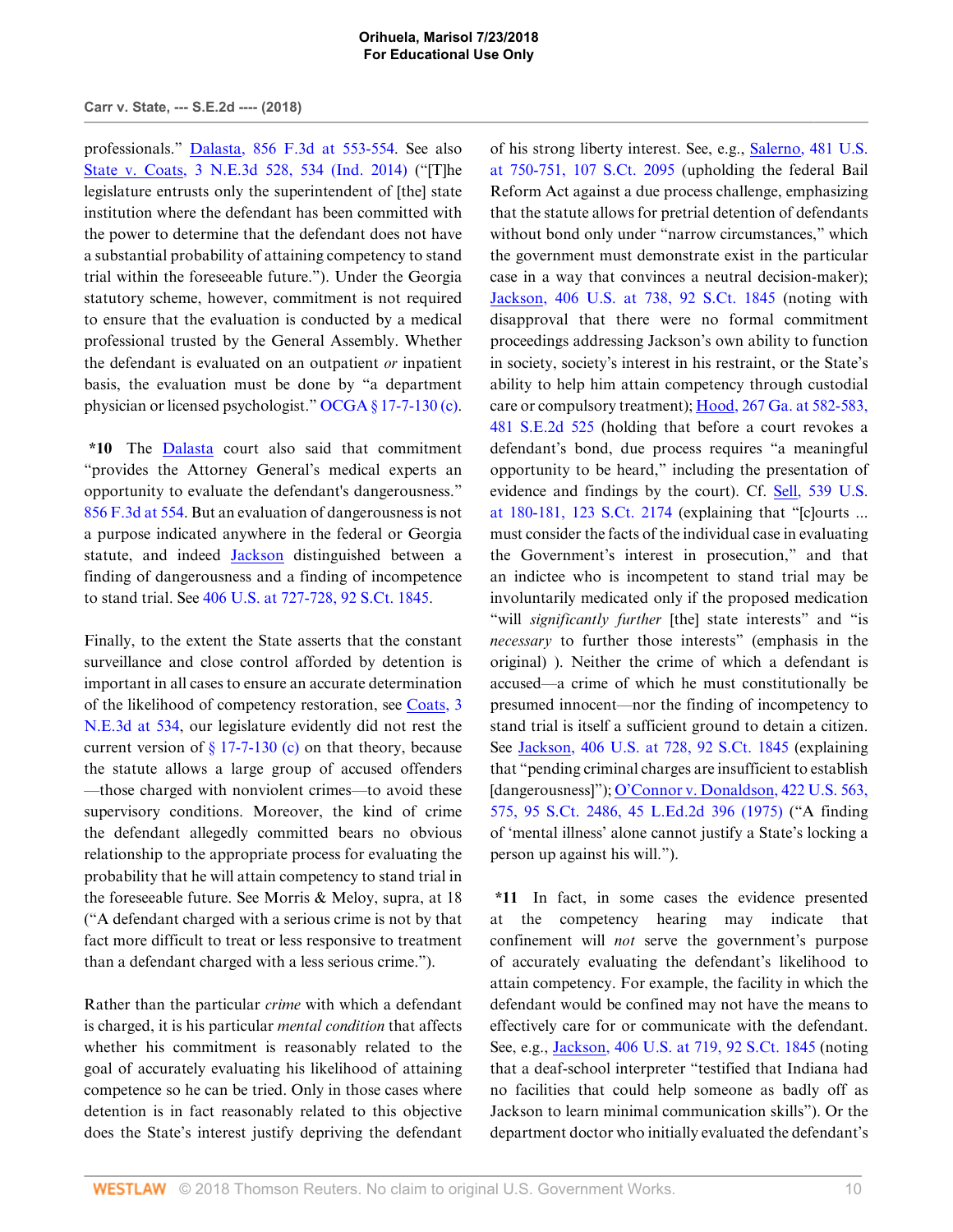competency to stand trial may be able to conclude with reasonable medical certainty that the defendant will not be able to attain competence. See, e.g., [Dalasta, 856 F.3d at](http://www.westlaw.com/Link/Document/FullText?findType=Y&serNum=2041597501&pubNum=0000506&originatingDoc=Ie8e30330731111e8a018fb92467ccf77&refType=RP&fi=co_pp_sp_506_551&originationContext=document&vr=3.0&rs=cblt1.0&transitionType=DocumentItem&contextData=(sc.Keycite)#co_pp_sp_506_551) [551](http://www.westlaw.com/Link/Document/FullText?findType=Y&serNum=2041597501&pubNum=0000506&originatingDoc=Ie8e30330731111e8a018fb92467ccf77&refType=RP&fi=co_pp_sp_506_551&originationContext=document&vr=3.0&rs=cblt1.0&transitionType=DocumentItem&contextData=(sc.Keycite)#co_pp_sp_506_551) (noting that two doctors who evaluated the defendant told the court that his incompetence was caused by the removal of part of his brain and he therefore would never regain competency); [Filippi, 211 F.3d at 650](http://www.westlaw.com/Link/Document/FullText?findType=Y&serNum=2000113787&pubNum=0000506&originatingDoc=Ie8e30330731111e8a018fb92467ccf77&refType=RP&fi=co_pp_sp_506_650&originationContext=document&vr=3.0&rs=cblt1.0&transitionType=DocumentItem&contextData=(sc.Keycite)#co_pp_sp_506_650) (noting that medical evidence at the competency hearing showed that the defendant suffered from irreversible [vascular](http://www.westlaw.com/Link/Document/FullText?entityType=disease&entityId=Ic3f3eef9475411db9765f9243f53508a&originationContext=document&transitionType=DocumentItem&contextData=(sc.Default)&vr=3.0&rs=cblt1.0) [dementia](http://www.westlaw.com/Link/Document/FullText?entityType=disease&entityId=Ic3f3eef9475411db9765f9243f53508a&originationContext=document&transitionType=DocumentItem&contextData=(sc.Default)&vr=3.0&rs=cblt1.0) and could not be restored to competency); [Coats, 3 N.E.3d at 529-530](http://www.westlaw.com/Link/Document/FullText?findType=Y&serNum=2032742860&pubNum=0007902&originatingDoc=Ie8e30330731111e8a018fb92467ccf77&refType=RP&fi=co_pp_sp_7902_529&originationContext=document&vr=3.0&rs=cblt1.0&transitionType=DocumentItem&contextData=(sc.Keycite)#co_pp_sp_7902_529) (noting that the defendant had been diagnosed with Alzheimer's disease and the court concluded at an earlier hearing that he could not be restored to competency). In these cases, at least without a showing by the State and a finding by the court that the proposed examination and treatment of the defendant in a confined setting has a realistic possibility of altering the status quo, commitment serves no legitimate purpose at all, and so does not justify the deprivation of the defendant's liberty. [17](#page-13-2)

<span id="page-10-1"></span>We acknowledge, however, that in many cases the constant observation and increased control afforded by a defendant's detention in a department facility may reasonably promote the government's purpose of accurate evaluation. For example, in cases where the doctor or the court itself suspects that the defendant may be feigning or exaggerating symptoms to avoid trial, or where the defendant's diagnosis is truly uncertain or holds the potential for improvement rather than stasis or deterioration, close and extended observation and control may be beneficial to the department's doctors. But the existence of such cases does not justify automatic detention for *all* defendants in Georgia's courts who are accused of a violent crime and found incompetent to stand trial.

<span id="page-10-0"></span>**[\[12](#page-1-5)]** (b) Because the nature of *automatic* commitment for all those defendants does not bear a reasonable relation to the State's purpose of accurately determining the restorability of individual defendants' competence to stand trial, that aspect of OCGA  $\S$  17-7-130 (c) violates due process when applied to defendants who have been deprived of their liberty based solely on that statutory provision. In such cases, the trial court should proceed as it does in determining how to evaluate mentally incompetent

defendants accused of nonviolent offenses. To ensure that the nature of commitment to the department is appropriate for the particular defendant, the court should consider all relevant evidence and make a finding as to whether the evaluation required by  $\S 17$ -7-130 (c) should be conducted on an inpatient or outpatient basis. A defendant who is not already lawfully detained should be committed to the department only if the court finds that such confinement is reasonably related to the purpose of accurately evaluating whether that particular defendant can attain competency. A hearing on this issue should be held at the same time or promptly after the court initially determines the defendant's competency to be tried. To the extent the prosecutor or the defendant wishes to present or contest evidence that speaks to the detention determination, that should be permitted. If the court determines that inpatient evaluation is not appropriate for a mentally incompetent defendant charged with a violent offense and not already detained for another, lawful reason, then the portion of  $\S 17$ -7-130 (c) requiring commitment of that defendant to the physical custody of the department cannot be applied as a matter of constitutional due process. [18](#page-13-3)

# <span id="page-10-2"></span>6. *Conclusion*

**\*12** For these reasons, the part of the trial court's judgment concluding that [OCGA § 17-7-130 \(c\)](http://www.westlaw.com/Link/Document/FullText?findType=L&pubNum=1000468&cite=GAST17-7-130&originatingDoc=Ie8e30330731111e8a018fb92467ccf77&refType=SP&originationContext=document&vr=3.0&rs=cblt1.0&transitionType=DocumentItem&contextData=(sc.Keycite)#co_pp_4b24000003ba5) is constitutional is reversed, and the part of the judgment ordering Carr to be delivered to the custody of the department for evaluation is vacated. As noted above in footnote 3, the trial court's unchallenged finding that Carr is incompetent to stand trial is affirmed. On remand, the trial court should proceed in accordance with this opinion, including exercising discretion in deciding whether Carr should be committed to the department's custody for evaluation or should be evaluated on an outpatient basis. [19](#page-13-4)

<span id="page-10-3"></span>Judgment affirmed in part, reversed in part, and vacated in part, and case remanded with direction.

All the Justices concur.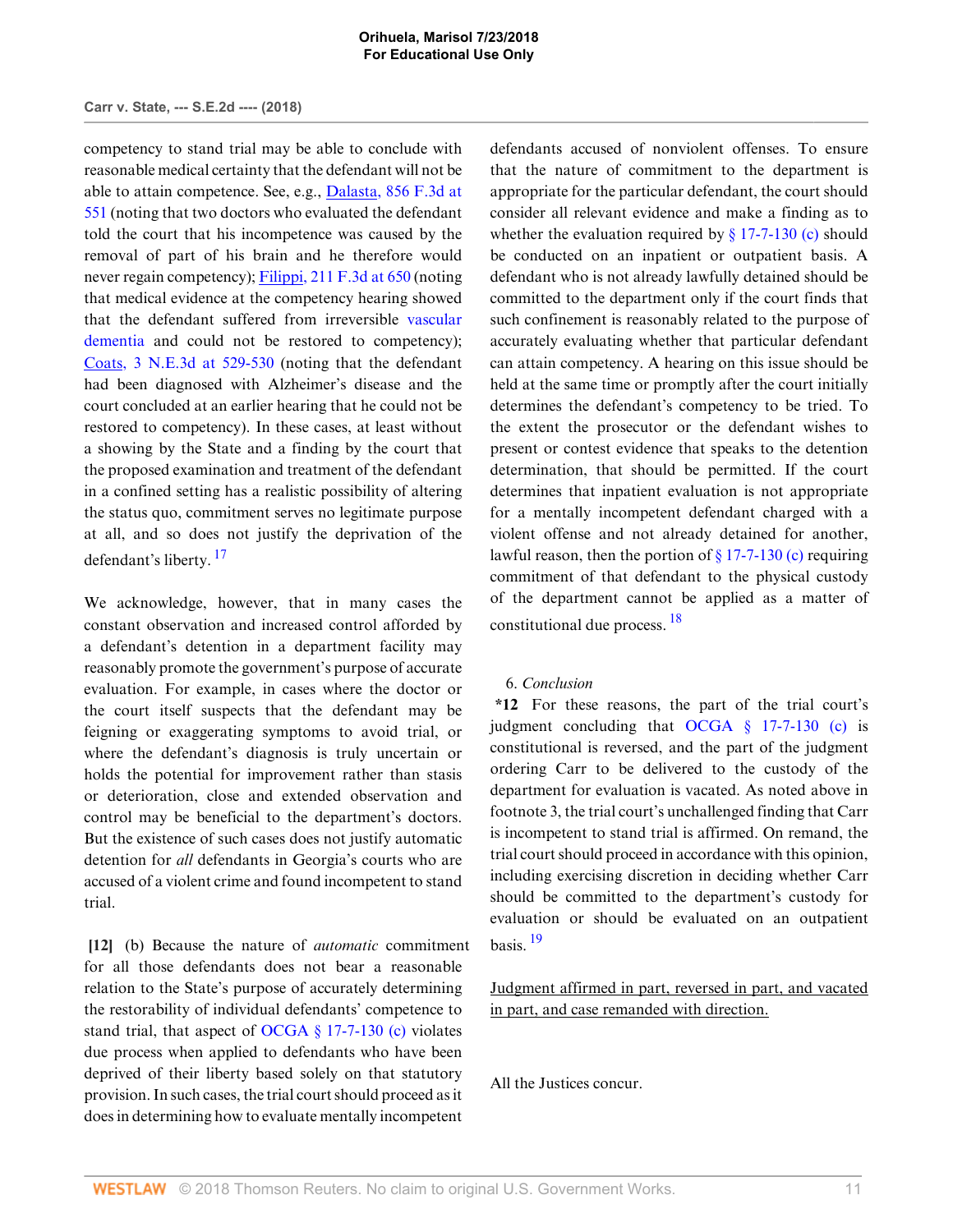**Carr v. State, --- S.E.2d ---- (2018)**

# **All Citations**

--- S.E.2d ----, 2018 WL 3014464

# Footnotes

- <span id="page-11-0"></span>[1](#page-3-0) The arrest warrant, bond order, and indictment are not in the record on appeal because Carr specified that only a limited record be transmitted to this Court. This information comes from representations made by the attorneys for the parties in their filings and at hearings in the trial court.
- <span id="page-11-1"></span>[2](#page-3-1) Apparently an order was entered after this hearing, but that order was rescinded. Neither the rescinded order nor the reason for the rescission is in the record on appeal.
- <span id="page-11-2"></span>[3](#page-4-0) Neither party has challenged the trial court's ruling that Carr is mentally incompetent to stand trial, and that part of the court's judgment will stand affirmed.
- <span id="page-11-3"></span>[4](#page-4-1) As it did in the trial court, the State argues here that Carr did not timely raise his constitutional challenges. We expressed interest in this issue when granting the application, but a review of the more complete record we now have shows that Carr's attorney clearly raised the constitutional challenges in a timely manner.

Because Carr obtained review of the trial court's pretrial detention order by following the procedures for interlocutory appeals, see [OCGA § 5-6-34 \(b\),](http://www.westlaw.com/Link/Document/FullText?findType=L&pubNum=1000468&cite=GAST5-6-34&originatingDoc=Ie8e30330731111e8a018fb92467ccf77&refType=SP&originationContext=document&vr=3.0&rs=cblt1.0&transitionType=DocumentItem&contextData=(sc.Keycite)#co_pp_a83b000018c76) we need not decide whether he would have been entitled to a direct appeal under the collateral order doctrine. See [Warren v. State, 297 Ga. 810, 811 n.2, 778 S.E.2d 749;](http://www.westlaw.com/Link/Document/FullText?findType=Y&serNum=2037406755&pubNum=0000711&originatingDoc=Ie8e30330731111e8a018fb92467ccf77&refType=RP&originationContext=document&vr=3.0&rs=cblt1.0&transitionType=DocumentItem&contextData=(sc.Keycite)) [United States v. Ferro, 321 F.3d](http://www.westlaw.com/Link/Document/FullText?findType=Y&serNum=2003206767&pubNum=0000506&originatingDoc=Ie8e30330731111e8a018fb92467ccf77&refType=RP&fi=co_pp_sp_506_759&originationContext=document&vr=3.0&rs=cblt1.0&transitionType=DocumentItem&contextData=(sc.Keycite)#co_pp_sp_506_759) [756, 759-760 \(8th Cir. 2003\)](http://www.westlaw.com/Link/Document/FullText?findType=Y&serNum=2003206767&pubNum=0000506&originatingDoc=Ie8e30330731111e8a018fb92467ccf77&refType=RP&fi=co_pp_sp_506_759&originationContext=document&vr=3.0&rs=cblt1.0&transitionType=DocumentItem&contextData=(sc.Keycite)#co_pp_sp_506_759) (collecting cases holding that the federal collateral order doctrine applies in this situation).

- <span id="page-11-4"></span>[5](#page-4-2) Because Carr asks this Court to strike down a state statute as unconstitutional, we invited the Attorney General's office to file a brief defending [OCGA § 17-7-130 \(c\)](http://www.westlaw.com/Link/Document/FullText?findType=L&pubNum=1000468&cite=GAST17-7-130&originatingDoc=Ie8e30330731111e8a018fb92467ccf77&refType=SP&originationContext=document&vr=3.0&rs=cblt1.0&transitionType=DocumentItem&contextData=(sc.Keycite)#co_pp_4b24000003ba5), which it did.
- <span id="page-11-5"></span>[6](#page-4-3) "Violent offense" is defined in full as:
	- (A) (i) A serious violent felony [as defined in [OCGA § 17-10-6.1](http://www.westlaw.com/Link/Document/FullText?findType=L&pubNum=1000468&cite=GAST17-10-6.1&originatingDoc=Ie8e30330731111e8a018fb92467ccf77&refType=LQ&originationContext=document&vr=3.0&rs=cblt1.0&transitionType=DocumentItem&contextData=(sc.Keycite))];
		- (ii) A sexual offense [as defined in [OCGA § 17-10-6.2\]](http://www.westlaw.com/Link/Document/FullText?findType=L&pubNum=1000468&cite=GAST17-10-6.2&originatingDoc=Ie8e30330731111e8a018fb92467ccf77&refType=LQ&originationContext=document&vr=3.0&rs=cblt1.0&transitionType=DocumentItem&contextData=(sc.Keycite));
		- (iii) Criminal attempt to commit a serious violent felony;
		- (iv) Criminal attempt to commit a sexual offense;
		- (v) Aggravated assault;
		- (vi) Hijacking a motor vehicle in the first degree or hijacking an aircraft;
		- (vii) Aggravated battery;
		- (viii) Aggravated stalking;
		- (ix) Arson in the first degree or in the second degree;
		- (x) Stalking;
		- (xi) Fleeing and attempting to elude a police officer;
		- (xii) Any offense which involves the use of a deadly weapon or destructive device; and

(B) Those felony offenses deemed by the court to involve an allegation of actual or potential physical harm to another person.

- <span id="page-11-6"></span>[7](#page-4-4) As the record stands, [subsections \(c\) \(1\)-\(3\),](http://www.westlaw.com/Link/Document/FullText?findType=L&pubNum=1000468&cite=GAST17-7-130&originatingDoc=Ie8e30330731111e8a018fb92467ccf77&refType=SP&originationContext=document&vr=3.0&rs=cblt1.0&transitionType=DocumentItem&contextData=(sc.Keycite)#co_pp_4b24000003ba5) [\(d\)](http://www.westlaw.com/Link/Document/FullText?findType=L&pubNum=1000468&cite=GAST17-7-130&originatingDoc=Ie8e30330731111e8a018fb92467ccf77&refType=SP&originationContext=document&vr=3.0&rs=cblt1.0&transitionType=DocumentItem&contextData=(sc.Keycite)#co_pp_5ba1000067d06), and [\(e\) of § 17-7-130](http://www.westlaw.com/Link/Document/FullText?findType=L&pubNum=1000468&cite=GAST17-7-130&originatingDoc=Ie8e30330731111e8a018fb92467ccf77&refType=SP&originationContext=document&vr=3.0&rs=cblt1.0&transitionType=DocumentItem&contextData=(sc.Keycite)#co_pp_7fdd00001ca15) have not yet been applied to Carr, and we express no opinion on their constitutionality.
- <span id="page-11-7"></span>[8](#page-5-7) Carr raises his due process claim under both the United States and Georgia Constitutions, which both guarantee a person's right not to "be deprived of life, liberty, or property" without "due process of law." [U.S. Const. amend. XIV](http://www.westlaw.com/Link/Document/FullText?findType=L&pubNum=1000583&cite=USCOAMENDXIV&originatingDoc=Ie8e30330731111e8a018fb92467ccf77&refType=LQ&originationContext=document&vr=3.0&rs=cblt1.0&transitionType=DocumentItem&contextData=(sc.Keycite)); [Ga.](http://www.westlaw.com/Link/Document/FullText?findType=L&pubNum=1000469&cite=GACNART1S1PI&originatingDoc=Ie8e30330731111e8a018fb92467ccf77&refType=LQ&originationContext=document&vr=3.0&rs=cblt1.0&transitionType=DocumentItem&contextData=(sc.Keycite)) [Const. of 1983, Art. I, Sec. I, Par. I](http://www.westlaw.com/Link/Document/FullText?findType=L&pubNum=1000469&cite=GACNART1S1PI&originatingDoc=Ie8e30330731111e8a018fb92467ccf77&refType=LQ&originationContext=document&vr=3.0&rs=cblt1.0&transitionType=DocumentItem&contextData=(sc.Keycite)). We have addressed due process claims raised under either Constitution in the same way. See, e.g., [Women's Surgical Center, LLC v. Berry, 302 Ga. 349, 354, 806 S.E.2d 606 \(2017\)](http://www.westlaw.com/Link/Document/FullText?findType=Y&serNum=2042886620&pubNum=0000711&originatingDoc=Ie8e30330731111e8a018fb92467ccf77&refType=RP&originationContext=document&vr=3.0&rs=cblt1.0&transitionType=DocumentItem&contextData=(sc.Keycite)). See also [BFI Waste](http://www.westlaw.com/Link/Document/FullText?findType=Y&serNum=2004087902&pubNum=0004637&originatingDoc=Ie8e30330731111e8a018fb92467ccf77&refType=RP&fi=co_pp_sp_4637_1349&originationContext=document&vr=3.0&rs=cblt1.0&transitionType=DocumentItem&contextData=(sc.Keycite)#co_pp_sp_4637_1349) [Sys. of N. Am. v. Dekalb County, Georgia, 303 F.Supp.2d 1335, 1349 n.13 \(N.D. Ga. 2004\)](http://www.westlaw.com/Link/Document/FullText?findType=Y&serNum=2004087902&pubNum=0004637&originatingDoc=Ie8e30330731111e8a018fb92467ccf77&refType=RP&fi=co_pp_sp_4637_1349&originationContext=document&vr=3.0&rs=cblt1.0&transitionType=DocumentItem&contextData=(sc.Keycite)#co_pp_sp_4637_1349). We will follow that practice in this case, as Carr makes no argument for a different approach.

Carr also argues that [OCGA § 17-7-130 \(c\)](http://www.westlaw.com/Link/Document/FullText?findType=L&pubNum=1000468&cite=GAST17-7-130&originatingDoc=Ie8e30330731111e8a018fb92467ccf77&refType=SP&originationContext=document&vr=3.0&rs=cblt1.0&transitionType=DocumentItem&contextData=(sc.Keycite)#co_pp_4b24000003ba5) violates the similarly worded equal protection guarantees in both Constitutions, see [U.S. Const. amend. XIV;](http://www.westlaw.com/Link/Document/FullText?findType=L&pubNum=1000583&cite=USCOAMENDXIV&originatingDoc=Ie8e30330731111e8a018fb92467ccf77&refType=LQ&originationContext=document&vr=3.0&rs=cblt1.0&transitionType=DocumentItem&contextData=(sc.Keycite)) [Ga. Const. of 1983, Art. I, Sec. I, Par. II,](http://www.westlaw.com/Link/Document/FullText?findType=L&pubNum=1000469&cite=GACNART1S1PII&originatingDoc=Ie8e30330731111e8a018fb92467ccf77&refType=LQ&originationContext=document&vr=3.0&rs=cblt1.0&transitionType=DocumentItem&contextData=(sc.Keycite)) because the statute requires his detention without the consideration of individualized circumstances afforded by the commitment procedures for persons committed civilly and persons found not guilty due to insanity and also afforded in proceedings to involuntary medicate defendants to restore competency to stand trial. Because we hold unconstitutional the portion of the statute that mandates Carr's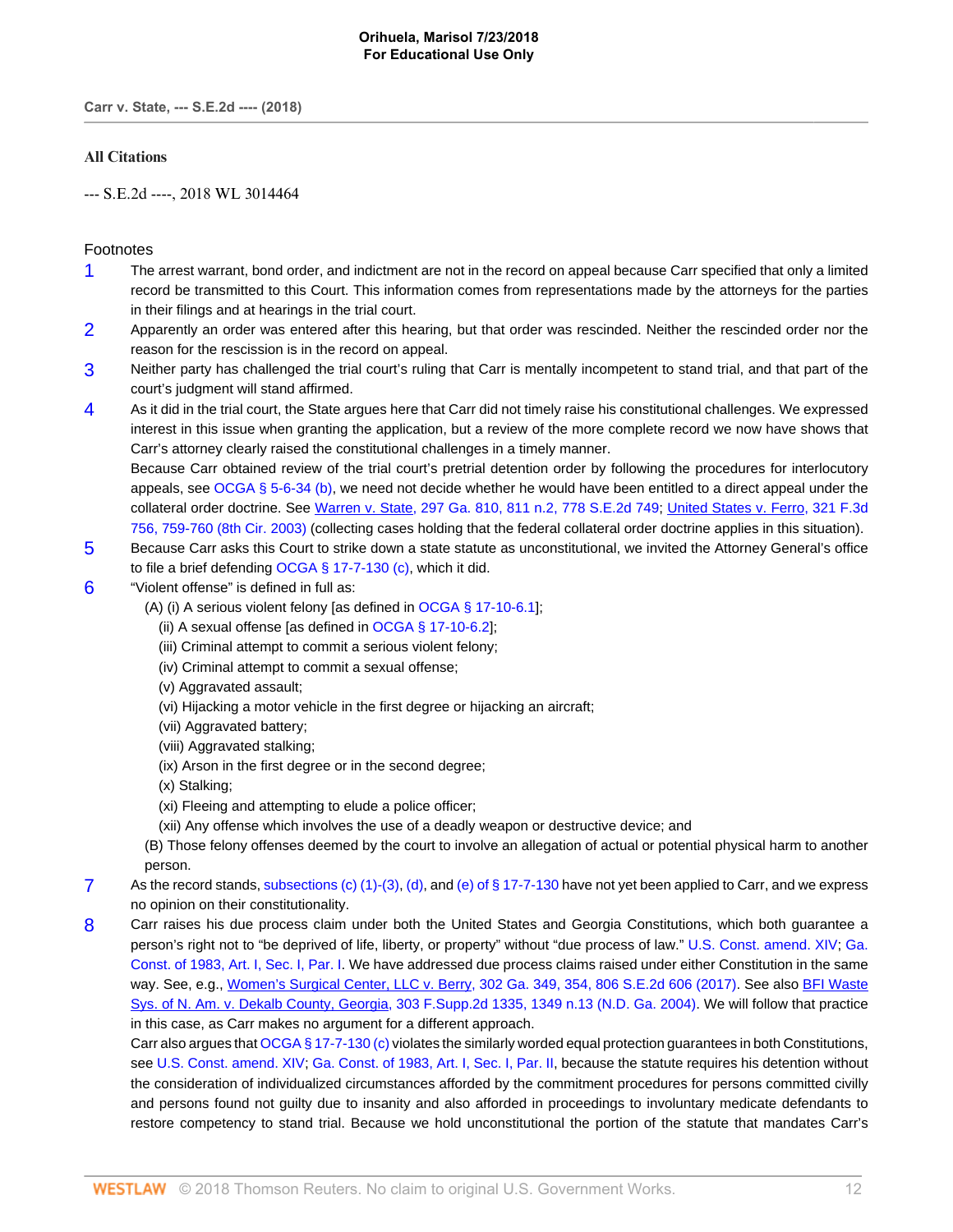## **Carr v. State, --- S.E.2d ---- (2018)**

detention without consideration of his individual circumstances as a matter of due process, we need not decide whether the statute also runs afoul of equal protection guarantees.

- <span id="page-12-0"></span>[9](#page-5-8) This opinion addresses only defendants like Carr, who are on pretrial bond and face detention solely due to a finding of mental incompetence to stand trial. The constitutional analysis may well be different for defendants found incompetent who are already detained before trial because, for example, they were denied bond or had their bond revoked, were already serving a criminal sentence, or were committed civilly. Compare [Vitek v. Jones, 445 U.S. 480, 494, 100 S.Ct.](http://www.westlaw.com/Link/Document/FullText?findType=Y&serNum=1980105873&pubNum=0000708&originatingDoc=Ie8e30330731111e8a018fb92467ccf77&refType=RP&originationContext=document&vr=3.0&rs=cblt1.0&transitionType=DocumentItem&contextData=(sc.Keycite)) [1254, 63 L.Ed.2d 552 \(1980\)](http://www.westlaw.com/Link/Document/FullText?findType=Y&serNum=1980105873&pubNum=0000708&originatingDoc=Ie8e30330731111e8a018fb92467ccf77&refType=RP&originationContext=document&vr=3.0&rs=cblt1.0&transitionType=DocumentItem&contextData=(sc.Keycite)) (holding, in the context of a prison inmate transferred to a mental hospital for treatment, that "the stigmatizing consequences of a transfer to a mental hospital for involuntary psychiatric treatment, coupled with the subjection of the prisoner to mandatory behavior modification as a treatment for mental illness, constitute the kind of deprivations of liberty that requires procedural protections"), with [Meachum v. Fano, 427 U.S. 215, 225, 96 S.Ct. 2532,](http://www.westlaw.com/Link/Document/FullText?findType=Y&serNum=1976142429&pubNum=0000708&originatingDoc=Ie8e30330731111e8a018fb92467ccf77&refType=RP&originationContext=document&vr=3.0&rs=cblt1.0&transitionType=DocumentItem&contextData=(sc.Keycite)) [49 L.Ed.2d 451 \(1976\)](http://www.westlaw.com/Link/Document/FullText?findType=Y&serNum=1976142429&pubNum=0000708&originatingDoc=Ie8e30330731111e8a018fb92467ccf77&refType=RP&originationContext=document&vr=3.0&rs=cblt1.0&transitionType=DocumentItem&contextData=(sc.Keycite)) (holding that a convicted inmate does not have a due process right to remain in or be transferred to any particular prison because his liberty interest has been sufficiently extinguished by a conviction and sentence), and [Ervin v. Busby, 992 F.2d 147, 150 \(8th Cir. 1993\)](http://www.westlaw.com/Link/Document/FullText?findType=Y&serNum=1993090020&pubNum=0000350&originatingDoc=Ie8e30330731111e8a018fb92467ccf77&refType=RP&fi=co_pp_sp_350_150&originationContext=document&vr=3.0&rs=cblt1.0&transitionType=DocumentItem&contextData=(sc.Keycite)#co_pp_sp_350_150) ("[T]he due process clause is not implicated when a pretrial detainee is transferred from one prison to another.").
- <span id="page-12-1"></span>[10](#page-6-1) The Court also held that the Indiana statute violated Jackson's right to equal protection because it "subject[ed] Jackson to a more lenient commitment standard and to a more stringent standard of release than those generally applicable to all others not charged with [or convicted of criminal] offenses." [Jackson, 406 U.S. at 730, 92 S.Ct. 1845](http://www.westlaw.com/Link/Document/FullText?findType=Y&serNum=1972127136&pubNum=0000780&originatingDoc=Ie8e30330731111e8a018fb92467ccf77&refType=RP&fi=co_pp_sp_780_730&originationContext=document&vr=3.0&rs=cblt1.0&transitionType=DocumentItem&contextData=(sc.Keycite)#co_pp_sp_780_730).
- <span id="page-12-2"></span>[11](#page-6-2) The 90-day time limit for evaluation first appeared in the version of [OCGA § 17-7-130](http://www.westlaw.com/Link/Document/FullText?findType=L&pubNum=1000468&cite=GAST17-7-130&originatingDoc=Ie8e30330731111e8a018fb92467ccf77&refType=LQ&originationContext=document&vr=3.0&rs=cblt1.0&transitionType=DocumentItem&contextData=(sc.Keycite)) enacted in 1977, five years after [Jackson](http://www.westlaw.com/Link/Document/FullText?findType=Y&serNum=1972127136&originatingDoc=Ie8e30330731111e8a018fb92467ccf77&refType=RP&originationContext=document&vr=3.0&rs=cblt1.0&transitionType=DocumentItem&contextData=(sc.Keycite)). See Ga. L. 1977, p. 1293. Before then, Georgia law simply provided that defendants found mentally incompetent to be tried were "to be delivered to the superintendent of the Milledgeville State Hospital, there to remain until discharged in the manner prescribed by law." Code 1933, § 27-1502.
- <span id="page-12-3"></span>[12](#page-6-3) If the evaluation shows that the defendant is mentally competent to stand trial, the statute specifies that the department "shall *immediately* report that determination and the reasons therefor to the court, and the court shall submit such determination" to the attorneys for the defendant and the State. [OCGA § 17-7-130 \(c\) \(1\)](http://www.westlaw.com/Link/Document/FullText?findType=L&pubNum=1000468&cite=GAST17-7-130&originatingDoc=Ie8e30330731111e8a018fb92467ccf77&refType=SP&originationContext=document&vr=3.0&rs=cblt1.0&transitionType=DocumentItem&contextData=(sc.Keycite)#co_pp_4b24000003ba5) (emphasis added). The department must also return the defendant, normally within 20 days, and the court must hold a bench trial on the defendant's competency to stand trial within 45 days of receiving the evaluation or, if demanded, conduct a jury trial on competency within six months. See id. Also, if the department determines that the defendant has regained competency "at any time," it must notify the court, and the same deadlines then apply; the court need not wait for a completed evaluation. See id. (d).
- <span id="page-12-4"></span>[13](#page-7-1) At the time of [Mink](http://www.westlaw.com/Link/Document/FullText?findType=Y&serNum=2003213791&originatingDoc=Ie8e30330731111e8a018fb92467ccf77&refType=RP&originationContext=document&vr=3.0&rs=cblt1.0&transitionType=DocumentItem&contextData=(sc.Keycite)), the Oregon statute allowed the trial court, after finding a defendant incompetent, to commit him to a state mental hospital or release him on supervision; if the defendant was committed, the statute required the hospital to evaluate him within 60 days of admission and report that evaluation to the court within 90 days of admission. See [Mink, 322 F.3d at 1006](http://www.westlaw.com/Link/Document/FullText?findType=Y&serNum=2003213791&pubNum=0000506&originatingDoc=Ie8e30330731111e8a018fb92467ccf77&refType=RP&fi=co_pp_sp_506_1006&originationContext=document&vr=3.0&rs=cblt1.0&transitionType=DocumentItem&contextData=(sc.Keycite)#co_pp_sp_506_1006).
- <span id="page-12-5"></span>[14](#page-8-2) [Jackson](http://www.westlaw.com/Link/Document/FullText?findType=Y&serNum=1972127136&originatingDoc=Ie8e30330731111e8a018fb92467ccf77&refType=RP&originationContext=document&vr=3.0&rs=cblt1.0&transitionType=DocumentItem&contextData=(sc.Keycite)) did not decide the "nature" issue. As mentioned above, [Jackson's](http://www.westlaw.com/Link/Document/FullText?findType=Y&serNum=1972127136&originatingDoc=Ie8e30330731111e8a018fb92467ccf77&refType=RP&originationContext=document&vr=3.0&rs=cblt1.0&transitionType=DocumentItem&contextData=(sc.Keycite)) due process holding was "that a person charged by a State with a criminal offense who is committed solely on account of his incapacity to proceed to trial cannot be held more than the reasonable period of time necessary to determine whether there is a substantial probability that he will attain that capacity in the foreseeable future." [406 U.S. at 738, 92 S.Ct. 1845](http://www.westlaw.com/Link/Document/FullText?findType=Y&serNum=1972127136&pubNum=0000780&originatingDoc=Ie8e30330731111e8a018fb92467ccf77&refType=RP&fi=co_pp_sp_780_738&originationContext=document&vr=3.0&rs=cblt1.0&transitionType=DocumentItem&contextData=(sc.Keycite)#co_pp_sp_780_738) (emphasis added). See also [Cooper v.](http://www.westlaw.com/Link/Document/FullText?findType=Y&serNum=1996093664&pubNum=0000708&originatingDoc=Ie8e30330731111e8a018fb92467ccf77&refType=RP&originationContext=document&vr=3.0&rs=cblt1.0&transitionType=DocumentItem&contextData=(sc.Keycite)) [Oklahoma, 517 U.S. 348, 365, \(116 S.Ct. 1373, 134 LE2d 498\) \(1996\)](http://www.westlaw.com/Link/Document/FullText?findType=Y&serNum=1996093664&pubNum=0000708&originatingDoc=Ie8e30330731111e8a018fb92467ccf77&refType=RP&originationContext=document&vr=3.0&rs=cblt1.0&transitionType=DocumentItem&contextData=(sc.Keycite)) (in a case holding that due process prohibits a state from requiring a defendant to prove his incompetence to stand trial by clear and convincing evidence, quoting [Jackson](http://www.westlaw.com/Link/Document/FullText?findType=Y&serNum=1972127136&pubNum=0000708&originatingDoc=Ie8e30330731111e8a018fb92467ccf77&refType=RP&originationContext=document&vr=3.0&rs=cblt1.0&transitionType=DocumentItem&contextData=(sc.Keycite)) for the proposition that "the State may detain the incompetent defendant for 'the reasonable period of time necessary to determine whether there is a substantial probability that he will attain [competence] in the foreseeable future' "). The way the [Jackson](http://www.westlaw.com/Link/Document/FullText?findType=Y&serNum=1972127136&originatingDoc=Ie8e30330731111e8a018fb92467ccf77&refType=RP&originationContext=document&vr=3.0&rs=cblt1.0&transitionType=DocumentItem&contextData=(sc.Keycite)) Court phrased its due process holding, along with the way the Supreme Court has subsequently referred to [Jackson](http://www.westlaw.com/Link/Document/FullText?findType=Y&serNum=1972127136&originatingDoc=Ie8e30330731111e8a018fb92467ccf77&refType=RP&originationContext=document&vr=3.0&rs=cblt1.0&transitionType=DocumentItem&contextData=(sc.Keycite)), has been understood by some courts as implying that all defendants can be held solely based on their mental incompetence, if that detention is limited to a reasonable time. See, e.g., [United States v. Filippi, 211 F.3d 649, 652 \(1st](http://www.westlaw.com/Link/Document/FullText?findType=Y&serNum=2000113787&pubNum=0000506&originatingDoc=Ie8e30330731111e8a018fb92467ccf77&refType=RP&fi=co_pp_sp_506_652&originationContext=document&vr=3.0&rs=cblt1.0&transitionType=DocumentItem&contextData=(sc.Keycite)#co_pp_sp_506_652) [Cir. 2000\)](http://www.westlaw.com/Link/Document/FullText?findType=Y&serNum=2000113787&pubNum=0000506&originatingDoc=Ie8e30330731111e8a018fb92467ccf77&refType=RP&fi=co_pp_sp_506_652&originationContext=document&vr=3.0&rs=cblt1.0&transitionType=DocumentItem&contextData=(sc.Keycite)#co_pp_sp_506_652) ("[\[Jackson](http://www.westlaw.com/Link/Document/FullText?findType=Y&serNum=1972127136&originatingDoc=Ie8e30330731111e8a018fb92467ccf77&refType=RP&originationContext=document&vr=3.0&rs=cblt1.0&transitionType=DocumentItem&contextData=(sc.Keycite))] upheld in principle commitment for a 'reasonable period of time necessary to determine whether there is a substantial probability that [the defendant] will attain that capacity in the foreseeable future.'" (quoting [Jackson,](http://www.westlaw.com/Link/Document/FullText?findType=Y&serNum=1972127136&pubNum=0000780&originatingDoc=Ie8e30330731111e8a018fb92467ccf77&refType=RP&fi=co_pp_sp_780_738&originationContext=document&vr=3.0&rs=cblt1.0&transitionType=DocumentItem&contextData=(sc.Keycite)#co_pp_sp_780_738) [406 U.S. at 738, 92 S.Ct. 1845](http://www.westlaw.com/Link/Document/FullText?findType=Y&serNum=1972127136&pubNum=0000780&originatingDoc=Ie8e30330731111e8a018fb92467ccf77&refType=RP&fi=co_pp_sp_780_738&originationContext=document&vr=3.0&rs=cblt1.0&transitionType=DocumentItem&contextData=(sc.Keycite)#co_pp_sp_780_738)) ). However, the constitutional challenge presented in [Jackson,](http://www.westlaw.com/Link/Document/FullText?findType=Y&serNum=1972127136&pubNum=0000708&originatingDoc=Ie8e30330731111e8a018fb92467ccf77&refType=RP&originationContext=document&vr=3.0&rs=cblt1.0&transitionType=DocumentItem&contextData=(sc.Keycite)) and thus the holding of that case, addressed only the indefinite duration of Jackson's commitment, and while the Supreme Court's statements certainly indicate that commitment of a defendant who is found incompetent is permissible to determine if he can be restored to competency to be tried, they do not suggest, and the Court has never held, that so long as the duration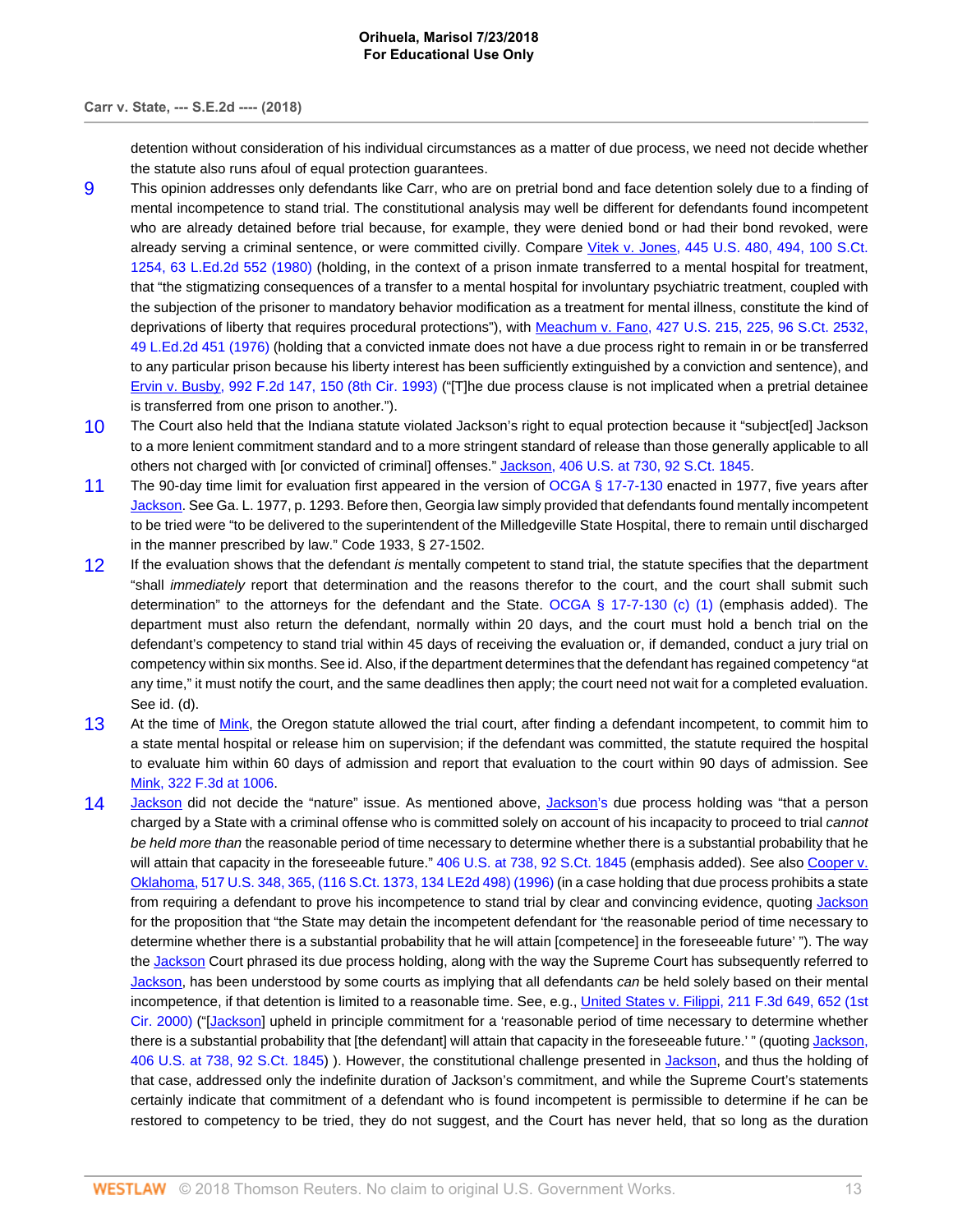### **Orihuela, Marisol 7/23/2018 For Educational Use Only**

## **Carr v. State, --- S.E.2d ---- (2018)**

of detention is reasonable, the government may detain every defendant found incompetent automatically, without any sort of individualized finding as to whether the detention bears a reasonable relation to the purpose for that defendant's commitment. Such a holding would run against the reasoning of cases like [Salerno,](http://www.westlaw.com/Link/Document/FullText?findType=Y&serNum=1987064904&originatingDoc=Ie8e30330731111e8a018fb92467ccf77&refType=RP&originationContext=document&vr=3.0&rs=cblt1.0&transitionType=DocumentItem&contextData=(sc.Keycite)) as well as the [Jackson](http://www.westlaw.com/Link/Document/FullText?findType=Y&serNum=1972127136&originatingDoc=Ie8e30330731111e8a018fb92467ccf77&refType=RP&originationContext=document&vr=3.0&rs=cblt1.0&transitionType=DocumentItem&contextData=(sc.Keycite)) Court's discussion of the importance of individualized determinations supporting commitment in the equal protection section of its opinion and its discussion in the due process section of the process Jackson was not afforded. See [406 U.S. at](http://www.westlaw.com/Link/Document/FullText?findType=Y&serNum=1972127136&pubNum=0000708&originatingDoc=Ie8e30330731111e8a018fb92467ccf77&refType=RP&fi=co_pp_sp_708_727&originationContext=document&vr=3.0&rs=cblt1.0&transitionType=DocumentItem&contextData=(sc.Keycite)#co_pp_sp_708_727) [727-730, 92 S.Ct. 1845](http://www.westlaw.com/Link/Document/FullText?findType=Y&serNum=1972127136&pubNum=0000708&originatingDoc=Ie8e30330731111e8a018fb92467ccf77&refType=RP&fi=co_pp_sp_708_727&originationContext=document&vr=3.0&rs=cblt1.0&transitionType=DocumentItem&contextData=(sc.Keycite)#co_pp_sp_708_727) (explaining that under other Indiana statutes authorizing commitment due to mental illness or incompetence, the person whom the state is seeking to detain is entitled to "notice, examination by two doctors, and a full judicial hearing at which the individual is represented by counsel and can cross-examine witnesses and introduce evidence," with "the commitment determination ... made by the court alone, and appellate review ... available"); [id. at 738,](http://www.westlaw.com/Link/Document/FullText?findType=Y&serNum=1972127136&pubNum=0000708&originatingDoc=Ie8e30330731111e8a018fb92467ccf77&refType=RP&fi=co_pp_sp_708_738&originationContext=document&vr=3.0&rs=cblt1.0&transitionType=DocumentItem&contextData=(sc.Keycite)#co_pp_sp_708_738) [92 S.Ct. 1845](http://www.westlaw.com/Link/Document/FullText?findType=Y&serNum=1972127136&pubNum=0000708&originatingDoc=Ie8e30330731111e8a018fb92467ccf77&refType=RP&fi=co_pp_sp_708_738&originationContext=document&vr=3.0&rs=cblt1.0&transitionType=DocumentItem&contextData=(sc.Keycite)#co_pp_sp_708_738) (explaining that "Jackson was not afforded any formal commitment proceedings addressed to his ability to function in society, or to society's interest in his restraint, or to the State's ability to aid him in attaining competency through custodial care or compulsory treatment, the ostensible purpose of the commitment" (citation and punctuation omitted) ).

- <span id="page-13-0"></span>[15](#page-8-3) The option of outpatient evaluation was added to [OCGA § 17-7-130](http://www.westlaw.com/Link/Document/FullText?findType=L&pubNum=1000468&cite=GAST17-7-130&originatingDoc=Ie8e30330731111e8a018fb92467ccf77&refType=LQ&originationContext=document&vr=3.0&rs=cblt1.0&transitionType=DocumentItem&contextData=(sc.Keycite)) in 2007. See Ga. L. 2007, p. 663. See also Marisol Orihuela, [The Unconstitutionality of Mandatory Detention During Competency Restoration, 22 Berkeley J. Crim. L. 1,](http://www.westlaw.com/Link/Document/FullText?findType=Y&serNum=0466557235&pubNum=0198412&originatingDoc=Ie8e30330731111e8a018fb92467ccf77&refType=LR&fi=co_pp_sp_198412_21&originationContext=document&vr=3.0&rs=cblt1.0&transitionType=DocumentItem&contextData=(sc.Keycite)#co_pp_sp_198412_21) [21 \(2017\)](http://www.westlaw.com/Link/Document/FullText?findType=Y&serNum=0466557235&pubNum=0198412&originatingDoc=Ie8e30330731111e8a018fb92467ccf77&refType=LR&fi=co_pp_sp_198412_21&originationContext=document&vr=3.0&rs=cblt1.0&transitionType=DocumentItem&contextData=(sc.Keycite)#co_pp_sp_198412_21) (explaining that concerns about state mental institutions and advances in medication for the mentally ill have "revealed that providing mental health care in the community was not just desirable but also possible"). The sentence before the one granting the trial court discretion to order outpatient evaluation says that the court "shall transfer the accused to the physical custody of the department." [OCGA § 17-7-130 \(c\)](http://www.westlaw.com/Link/Document/FullText?findType=L&pubNum=1000468&cite=GAST17-7-130&originatingDoc=Ie8e30330731111e8a018fb92467ccf77&refType=SP&originationContext=document&vr=3.0&rs=cblt1.0&transitionType=DocumentItem&contextData=(sc.Keycite)#co_pp_4b24000003ba5) (emphasis added). Although the word "shall" is "generally construed as a mandatory directive," this Court has explained that it "need not always be construed in that fashion," if the context in which it is used indicates a permissive instruction. [Lewis v. State, 283 Ga. 191, 194, 657 S.E.2d](http://www.westlaw.com/Link/Document/FullText?findType=Y&serNum=2015319923&pubNum=0000711&originatingDoc=Ie8e30330731111e8a018fb92467ccf77&refType=RP&originationContext=document&vr=3.0&rs=cblt1.0&transitionType=DocumentItem&contextData=(sc.Keycite)) [854 \(2008\)](http://www.westlaw.com/Link/Document/FullText?findType=Y&serNum=2015319923&pubNum=0000711&originatingDoc=Ie8e30330731111e8a018fb92467ccf77&refType=RP&originationContext=document&vr=3.0&rs=cblt1.0&transitionType=DocumentItem&contextData=(sc.Keycite)). To avoid rendering meaningless or contradictory the part of the statute that expressly authorizes trial courts to exercise discretion and order outpatient evaluation for defendants charged with nonviolent offenses, we must conclude that "shall" as used in the second sentence of  $\S$  17-7-130 (c) is not a mandatory directive when the trial court exercises its discretion to order outpatient evaluation. See Garrison v. Perkins, 137 Ga. 744, 755, 74 S.E.2d 541 (1912).
- <span id="page-13-1"></span>[16](#page-8-4) We also note that although the federal statute and more than ten states, including Georgia, mandate detention for a certain period to evaluate an incompetent defendant's likelihood to regain competency, see Orihuela, supra, at 22, other states have concluded that such measures are not necessary in every case. Statutes in several states indicate that the evaluation of competency and likelihood of restoration should occur at the same time. See, e.g., [W. Va. Code § 27-6A-3](http://www.westlaw.com/Link/Document/FullText?findType=L&pubNum=1000041&cite=WVSTS27-6A-3&originatingDoc=Ie8e30330731111e8a018fb92467ccf77&refType=SP&originationContext=document&vr=3.0&rs=cblt1.0&transitionType=DocumentItem&contextData=(sc.Keycite)#co_pp_7fdd00001ca15) [\(e\)](http://www.westlaw.com/Link/Document/FullText?findType=L&pubNum=1000041&cite=WVSTS27-6A-3&originatingDoc=Ie8e30330731111e8a018fb92467ccf77&refType=SP&originationContext=document&vr=3.0&rs=cblt1.0&transitionType=DocumentItem&contextData=(sc.Keycite)#co_pp_7fdd00001ca15) ("If at any point in the proceedings the defendant is found not competent to stand trial, the court of record shall at the same hearing, upon the evidence, make further findings as to whether or not there is a substantial likelihood that the defendant will attain competency within the next ensuing three months."); [Okla. Stat. 22 § 1175.5 \(2\)](http://www.westlaw.com/Link/Document/FullText?findType=L&pubNum=1000165&cite=OKSTT22S1175.5&originatingDoc=Ie8e30330731111e8a018fb92467ccf77&refType=LQ&originationContext=document&vr=3.0&rs=cblt1.0&transitionType=DocumentItem&contextData=(sc.Keycite)) (requiring that the court or the jury determining a defendant's competency also decide whether "the incompetency of the person [can] be corrected within a reasonable period of time"); Conn. Gen. Stat.  $\S$  54-56d (f) ("If the court finds that the defendant is not competent, the court shall also find whether there is a substantial probability that the defendant, if provided with a course of treatment, will regain competency within the maximum period of any placement order permitted under this section."). See also [Ohio Rev. Code Ann. § 2945.38 \(B\) \(1\) \(a\)](http://www.westlaw.com/Link/Document/FullText?findType=L&pubNum=1000279&cite=OHSTS2945.38&originatingDoc=Ie8e30330731111e8a018fb92467ccf77&refType=SP&originationContext=document&vr=3.0&rs=cblt1.0&transitionType=DocumentItem&contextData=(sc.Keycite)#co_pp_47dd0000d9ea7) (allowing the court to order continuing evaluation of a defendant charged with a felony for up to four months only if the court is unable at the time of the competency hearing to determine if there is a substantial probability that the defendant will become competent to stand trial within one year); [Or. Rev. Stat.](http://www.westlaw.com/Link/Document/FullText?findType=L&pubNum=1000534&cite=ORSTS161.365&originatingDoc=Ie8e30330731111e8a018fb92467ccf77&refType=SP&originationContext=document&vr=3.0&rs=cblt1.0&transitionType=DocumentItem&contextData=(sc.Keycite)#co_pp_f1c50000821b0) [§ 161.365 \(1\)](http://www.westlaw.com/Link/Document/FullText?findType=L&pubNum=1000534&cite=ORSTS161.365&originatingDoc=Ie8e30330731111e8a018fb92467ccf77&refType=SP&originationContext=document&vr=3.0&rs=cblt1.0&transitionType=DocumentItem&contextData=(sc.Keycite)#co_pp_f1c50000821b0) (explaining that "[i]f the court determines the assistance of a psychologist or psychiatrist would be helpful," the court may order an examination conducted by a certified evaluator or may commit a defendant for up to 30 days for evaluation at a state mental hospital or similar facility).
- <span id="page-13-2"></span>[17](#page-10-1) In this respect, although we will let the trial court decide in the first instance whether Carr's individual circumstances justify confinement for evaluation, we note that in the report on which the trial court relied in finding Carr incompetent to stand trial, the department's doctor concluded that "there is a strong probability that [Carr] would not be able to be restored to competency" and, further, that any attempts to restore competency should happen "in a community setting rather than in a psychiatric facility."
- <span id="page-13-3"></span>[18](#page-10-2) We encourage the General Assembly to amend OCGA  $\S$  17-7-130 (c) to incorporate these constitutional requirements, so that those reading that statutory provision in the Georgia Code will not be misled as to its constitutional application.
- <span id="page-13-4"></span>[19](#page-10-3) The record does not show Carr's status after he filed his application for interlocutory appeal more than 11 months ago. We note that although the application did not act as supersedeas of the trial court's order, it appears that Carr's